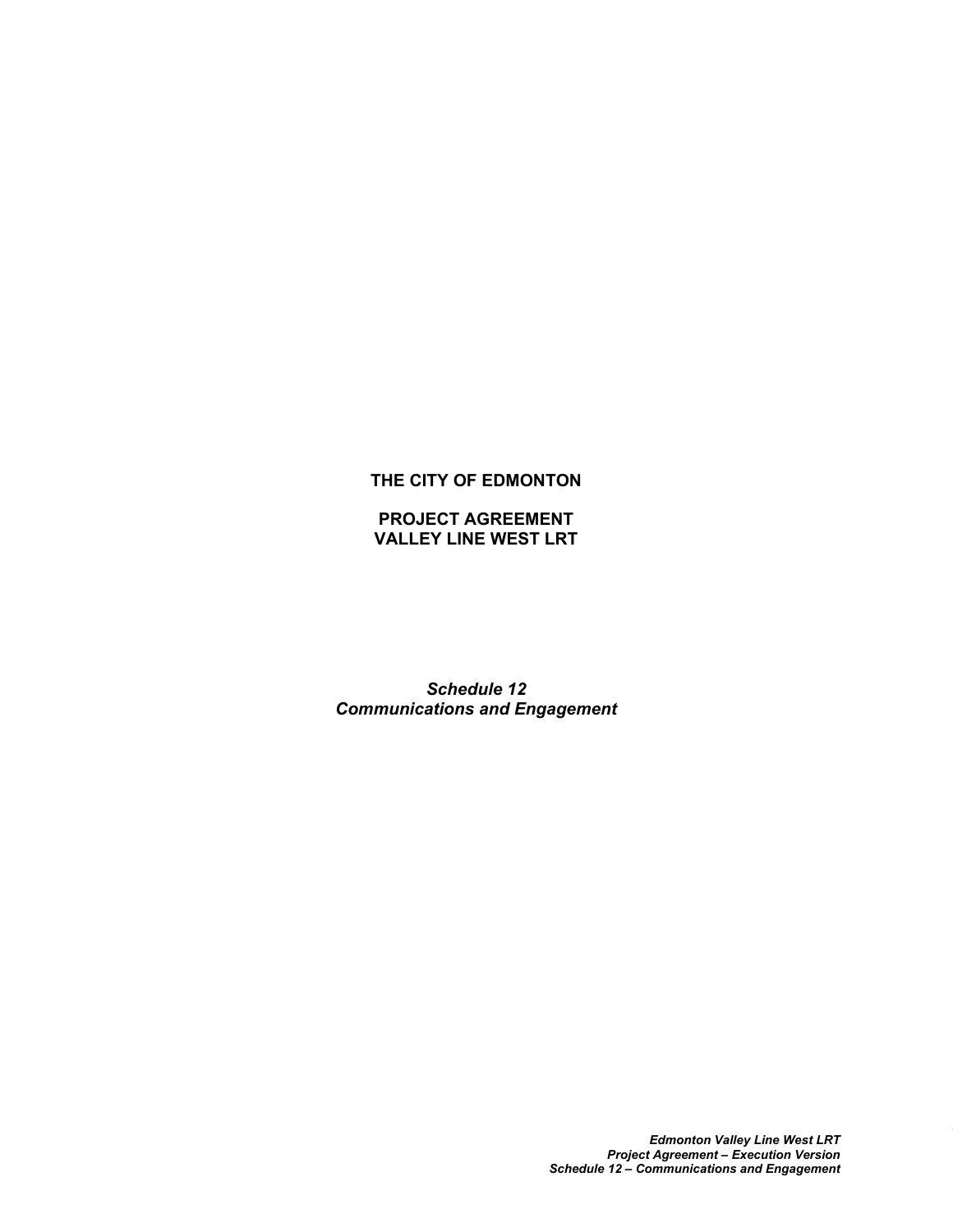# **TABLE OF CONTENTS**

| 1.1  |                                                            |  |  |  |
|------|------------------------------------------------------------|--|--|--|
| 1.2  |                                                            |  |  |  |
|      |                                                            |  |  |  |
| 2.1  |                                                            |  |  |  |
|      | ARTICLE 3 SCOPE OF WORK FOR COMMUNICATIONS AND ENGAGEMENT3 |  |  |  |
| 3.1  |                                                            |  |  |  |
| 3.2  |                                                            |  |  |  |
| 3.3  |                                                            |  |  |  |
| 3.4  |                                                            |  |  |  |
| 3.5  |                                                            |  |  |  |
| 3.6  |                                                            |  |  |  |
| 3.7  |                                                            |  |  |  |
| 3.8  |                                                            |  |  |  |
| 3.9  |                                                            |  |  |  |
| 3.10 |                                                            |  |  |  |
| 3.11 |                                                            |  |  |  |
| 3.12 |                                                            |  |  |  |
| 3.13 |                                                            |  |  |  |
| 3.14 |                                                            |  |  |  |
| 3.15 |                                                            |  |  |  |
| 3.16 |                                                            |  |  |  |
|      |                                                            |  |  |  |
| 4.1  |                                                            |  |  |  |
| 4.2  |                                                            |  |  |  |
|      |                                                            |  |  |  |
| 5.1  |                                                            |  |  |  |
|      |                                                            |  |  |  |
|      |                                                            |  |  |  |
|      |                                                            |  |  |  |
|      |                                                            |  |  |  |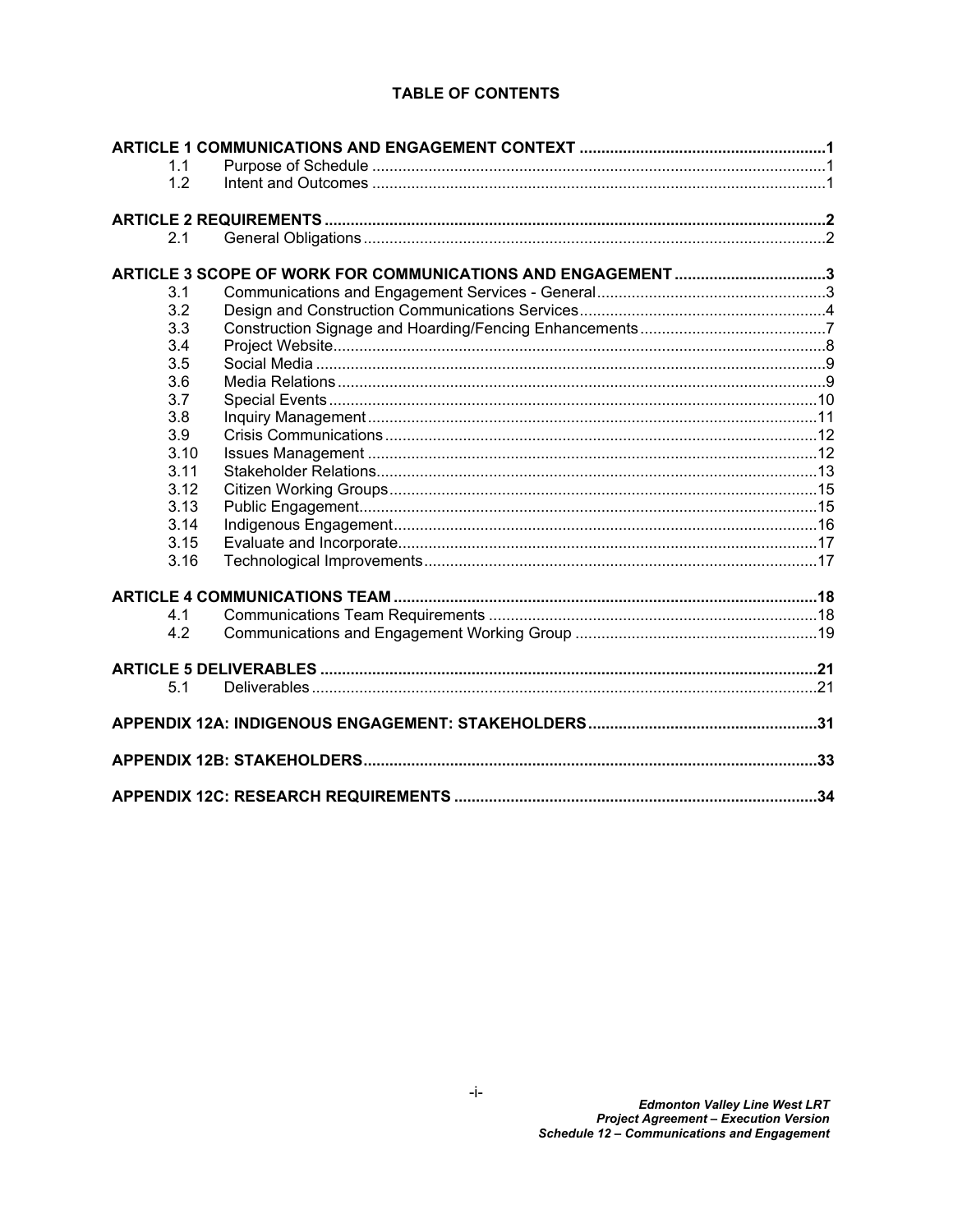#### **SCHEDULE 12**

#### **COMMUNICATIONS AND ENGAGEMENT**

#### <span id="page-2-0"></span>**ARTICLE 1 COMMUNICATIONS AND ENGAGEMENT CONTEXT**

#### <span id="page-2-1"></span>**1.1 Purpose of Schedule**

This Schedule sets out the City's and Project Co's respective obligations regarding communications and engagement activities during the Construction Period in respect of the Project, including their roles and responsibilities in the design, delivery and evaluation of these activities.

The Valley Line West LRT is an integral component of the City's long-term strategic plan, ConnectEdmonton. It is the most significant city-building initiative undertaken by the City to date, and represents a commitment to delivering high-quality infrastructure for both Edmontonians and the City's funding partners.

Project Co is the City's and its Stakeholders' primary source of information with respect to all matters within Project Co's scope in this Project. Throughout the Construction Period, Project Co is expected to anticipate matters related to the Project which may be of interest or concern to Stakeholders, and to proactively organize and disseminate this information in accordance with this Schedule 12 *[Communications and Engagement]* so as to permit the Parties to perform their obligations hereunder.

# <span id="page-2-2"></span>**1.2 Intent and Outcomes**

The delivery of effective communications and engagement supports the overall success of the Project. Project Co will work in collaboration and in partnership with the City to fulfil the requirements contained within this Schedule 12 *[Communications and Engagement]*.

The communications and engagement activities described in this Schedule 12 *[Communications and Engagement]* are, *inter alia*, directed to the following:

- (a) ensuring communications and engagement strategies, plans, materials and products reflect and support the City's stated priorities and the spirit of the City's current Strategic Plan and Master Plans;
- (b) building Stakeholders' trust and confidence in the value of capital infrastructure projects and in the City's ability to deliver infrastructure projects;
- (c) building Stakeholders' trust and confidence in the City's transit system, LRT expansion plans, and the safe and reliable operations of the system;
- (d) fostering Stakeholders' awareness and understanding about the value, benefits, impacts, schedule, progress, changes and day-to-day Design and Construction of the Project;
- (e) developing an understanding of and appreciation for Project impacts on Stakeholders and working to minimize and/or mitigate those impacts as much as possible;
- (f) fostering and maintaining positive relationships with Stakeholders;
- (g) engaging with impacted Stakeholders on any substantive changes to the Design and any significant impacts on Construction; and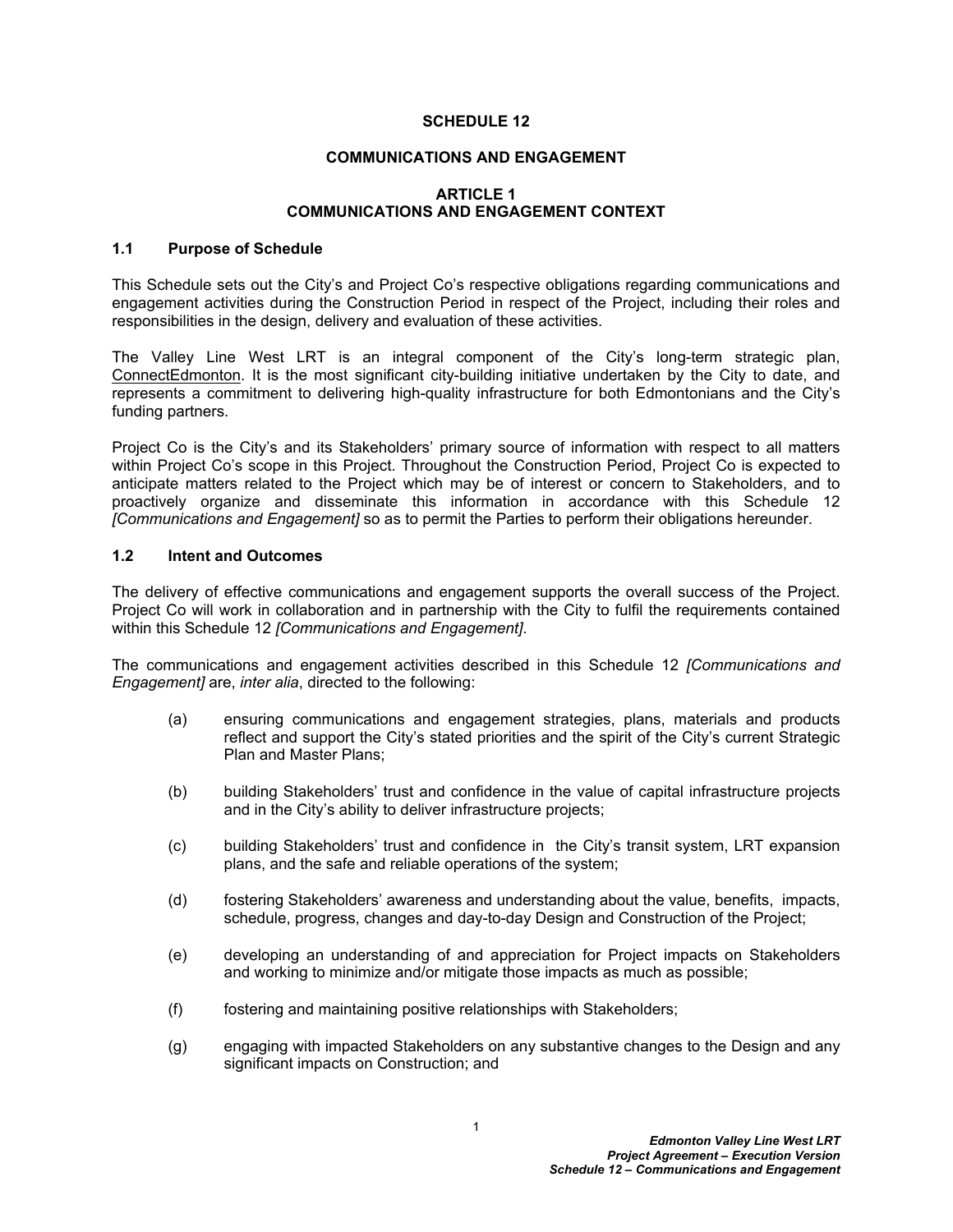(h) ensuring Stakeholders have appropriate opportunities to provide input on significant changes to previous project commitments or other relevant decisions, and that this input is considered and addressed, as appropriate, in a timely and responsible manner.

# <span id="page-3-0"></span>**ARTICLE 2 REQUIREMENTS**

# <span id="page-3-1"></span>**2.1 General Obligations**

Project Co shall, in performing its obligations and activities pursuant to this Schedule 12 *[Communications and Engagement]* be required to

- (a) conduct communications activities in respect of the Project throughout the Construction Period;
- (b) work in collaboration and in partnership with the City;
- (c) ensure that with regards to all communications activities undertaken by Project Co:
	- (i) the activities shall, if advertised, be described as City activities or, if so determined by the City, in its discretion, as joint City/Project Co activities; and
	- (ii) it is made clear to Stakeholders that such public communications and engagement activities are undertaken for and on behalf of the City.
- (d) ensure all public-facing communications materials are kept up-to-date as Project details evolve or change;
- (e) adhere to current City of Edmonton policies, directives and codes including, but not limited to: Communications Directive (A1446A) and Public Engagement Policy (C593);
- (f) adhere to current City of Edmonton Social Media Guidelines;
- (g) use current City of Edmonton communications and marketing templates as directed by the City;
- (h) adhere to the City of Edmonton's brand in all public-facing communications, including the following:
	- (i) The Valley Line West LRT Design and Construction will be presented as a City of Edmonton project.
	- (ii) All Communications must meet City of Edmonton Visual Identity Standards; in support thereof, the City of Edmonton will provide a visual identity and templates for the Valley Line West LRT Project.
	- (iii) Project Co will use the provided templates and/or visual identity for all Projectrelated Communications material produced.
	- (iv) Project Co shall use the requirements outlined within the City Public Communications Design Guidelines for signage and hoarding/fencing requirements, in accordance with Section 3.3 of this Schedule 12 [*Communication and Engagement].*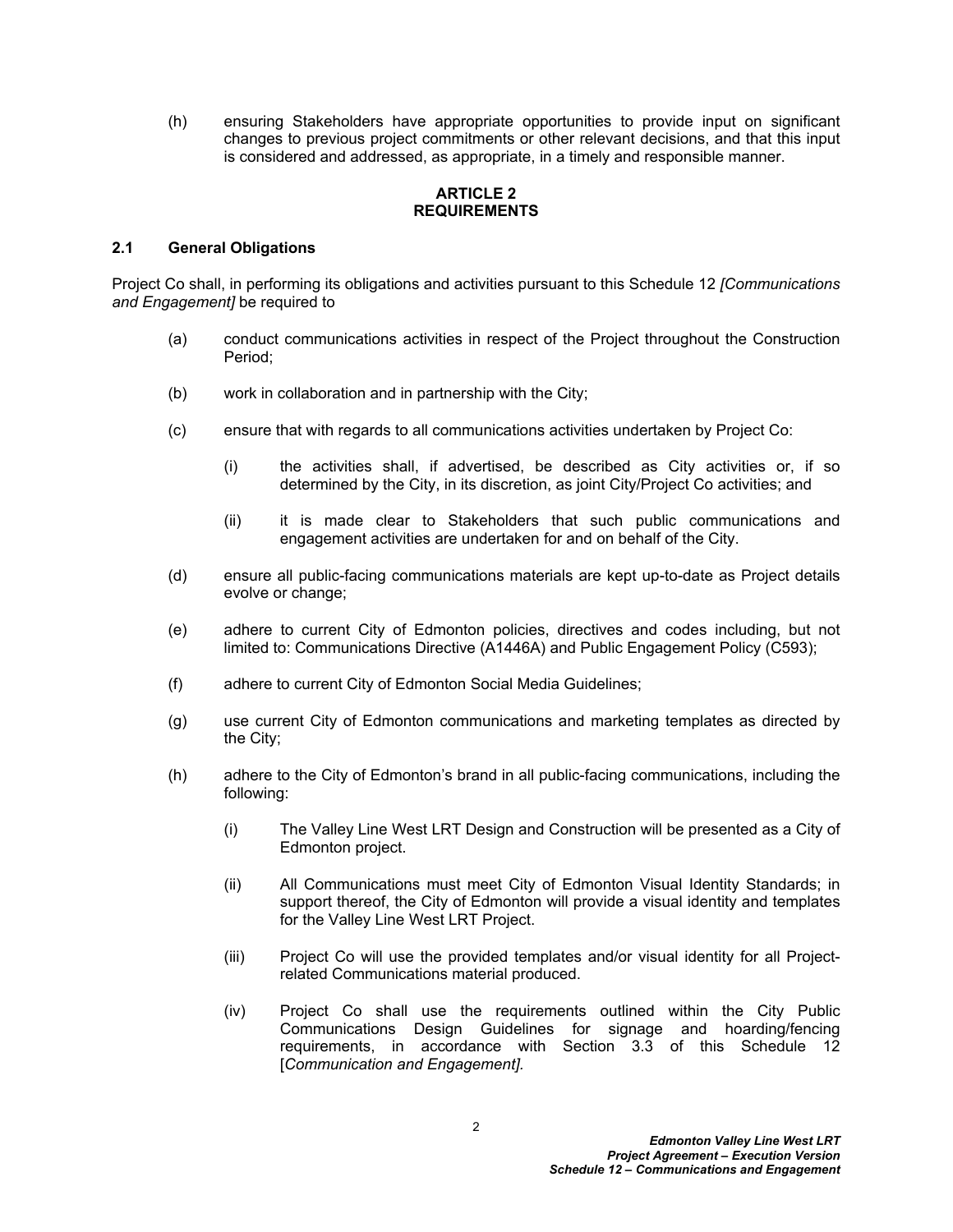- (i) ensure all video and photography subjects sign the City's model release form;
- (j) adhere to Canadian Press style guidelines;
- (k) provide the City and City Persons with access to the Site pursuant to and in accordance with Section 3.7 of this Agreement for the purposes of communications and engagement activities, including for special events, media events, site tours, Indigenous engagement/site monitoring, and the capturing of photography/video;
- (l) provide the City and City Persons with access to personnel, Project information or other support to enable the City to develop and implement communications, marketing and engagement plans, strategies and activities for the Project;
- (m) be responsible for integrating its Communications Team with Project Co's leadership, its wider technical teams and any other relevant personnel so that the Communications Team is well-informed about the Design and Construction of the Project and is able to effectively meet the requirements of this Schedule 12 [*Communications and Engagement]*; and
- (n) ensure all communications activities are coordinated with the City and aligned with the City's broader communications, marketing and engagement strategies, including those related to city-building, public transit, infrastructure, LRT expansion and renewal, business relations, safety and construction by working in an integrated and collaborative manner with the City.

# <span id="page-4-0"></span>**ARTICLE 3 SCOPE OF WORK FOR COMMUNICATIONS AND ENGAGEMENT**

# <span id="page-4-1"></span>**3.1 Communications and Engagement Services - General**

For the purposes of this Schedule 12 [*Communications and Engagement]*, communications is a strategic approach to developing, implementing and evaluating communications strategies, plans, processes, activities, tools and tactics in order to build mutually beneficial relationships with Stakeholders. This includes, but is not limited to: media relations, Stakeholder Relations, inquiry management, issues management, Crisis Communications, public events, marketing, advertising, social media, photography and graphic design.

Project Co will be required to:

- (a) proactively deliver communications to Stakeholders regarding Project Work in a timely, transparent and effective manner through multiple digital and traditional communications channels;
- (b) establish and maintain relationships with, share information with and seek feedback from Stakeholders to improve awareness of and understanding by Project Co of the impacts on Stakeholders relating to the Design and Construction of the Project, including schedule and progress;
- (c) work with the City in an integrated manner to address Stakeholder concerns and issues related to the Project;
- (d) support the City in its communications, marketing and engagement efforts related to the Project; and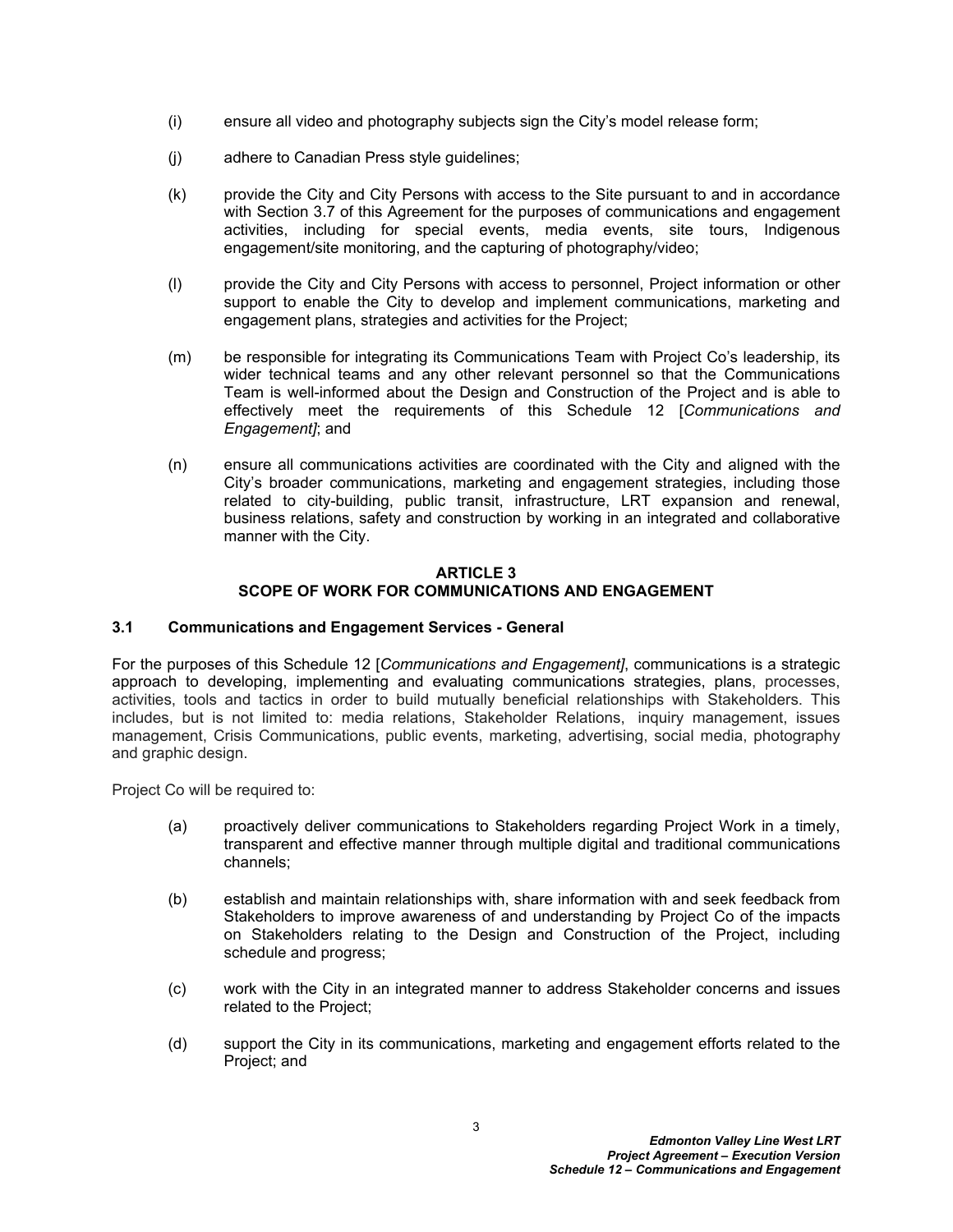(e) develop communications strategies, plans, tools, tactics and other work products as required by this Schedule 12 [*Communications and Engagement*]. Those strategies, plans, tools, tactics and work products, which may be amended or updated from time to time, will be submitted to the City for review and acceptance, pursuant to and in accordance with Schedule 2 [*Submittal Review Procedure*]. Once such strategies, plans, tools, tactics and work products have been Accepted by the City in accordance with Schedule 2 [*Submittal Review Procedure]*, Project Co shall be responsible for implementing them, and Project Co shall report its progress to the City as required in this Schedule 12 [*Communications and Engagement],* including through the Communications and Engagement Working Group.

## <span id="page-5-0"></span>**3.2 Design and Construction Communications Services**

- (a) Project Co and the City will share responsibility for communicating the Project's Design and Construction schedules, progress and milestones. Specifically:
	- (i) subject to Section 3.2(a)(iii), Project Co shall communicate relevant day-to-day information about the Project's schedule, progress and milestones to Stakeholders;
	- (ii) the City shall be responsible for leading communications in respect of major milestones (as determined by the City), with Project Co support; and
	- (iii) the City reserves the right to lead or support communications at its discretion.
- (b) Project Co will be responsible for communicating day-to-day Design and Construction activities and their associated impacts to relevant Stakeholders, including:
	- (i) bridge closures;
	- (ii) lane/road, sidewalk, alley and SUP restrictions or closures for all affected transportation modes (including motorists, cyclists and pedestrians);
	- (iii) trail disruptions for all affected transportation modes;
	- (iv) permanent changes that impact Stakeholders' interactions with Existing Infrastructure;
	- (v) building deconstruction;
	- (vi) salvage opportunities that could be of interest to Stakeholders;
	- (vii) public art removal and storage;
	- (viii) noise, vibration, dust and construction vehicle traffic;
	- (ix) air quality disturbances;
	- (x) work that occurs outside of the hours of 6 a.m. to 6:30 p.m. during weekdays;
	- (xi) work that occurs anytime during weekends or statutory holidays;
	- (xii) tree and vegetation protections, removals, prunings or related work;
	- (xiii) any environmental mitigation measures as required by Schedule 10;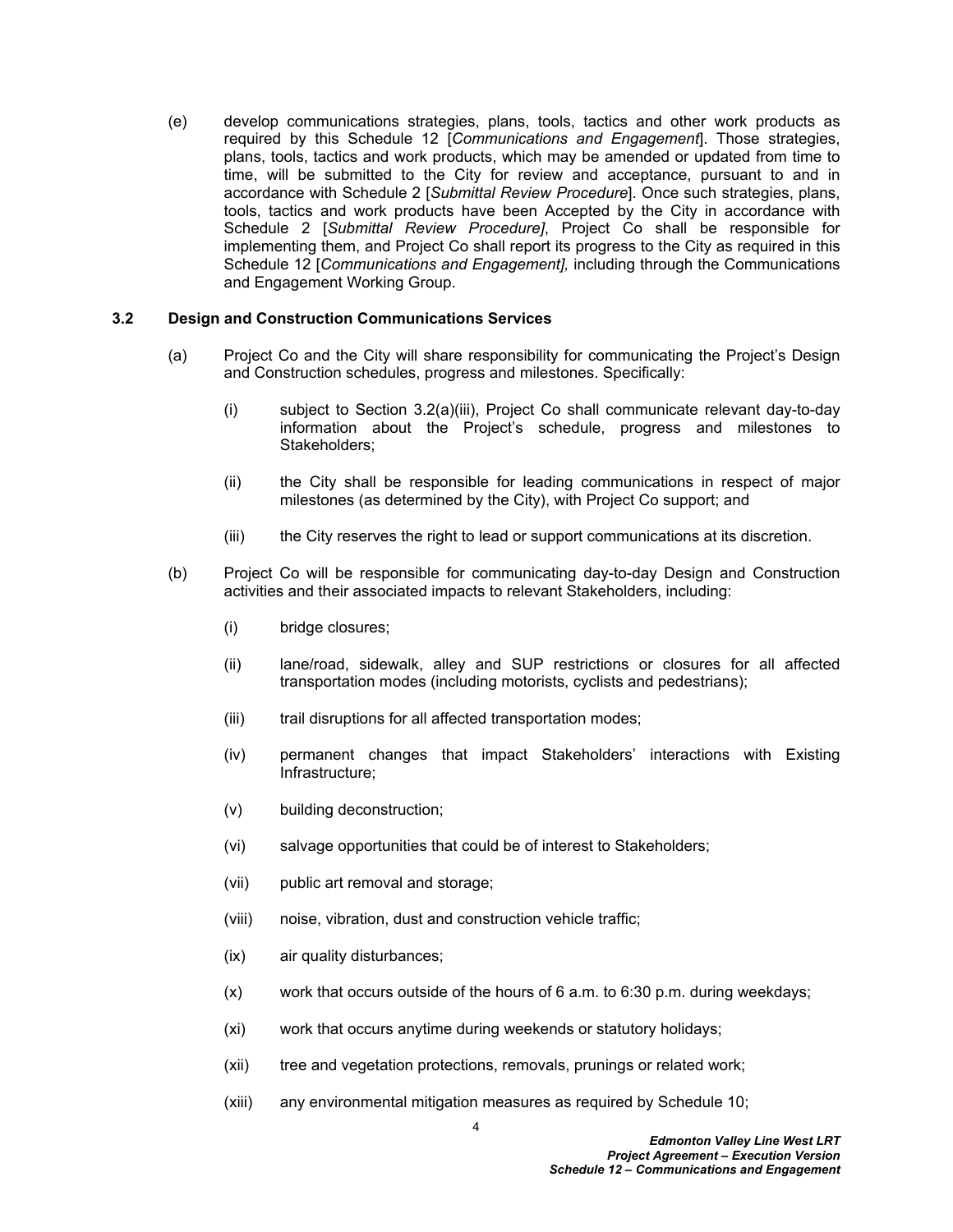- (xiv) permanent access closures onto private property;
- (xv) temporary access changes to residential properties, businesses and organizations;
- (xvi) access onto and use of private property;
- (xvii) property fence removals/replacements/installations;
- (xviii) noise attenuation wall installations;
- (xix) temporary disruption of Utility, City or other government services;
- (xx) testing and commissioning of the Infrastructure;
- (xxi) Utility relocations; and
- (xxii) other similar impacts.
- (c) These communications must:
	- (i) be easy to understand, be written in plain language without jargon or spelling errors and be accompanied by images to illustrate impacts when appropriate;
	- (ii) at minimum, accurately describe the activity by outlining who is doing the work, of what the work consists, any associated impacts to Stakeholders, applicable detour or mitigation information, when, where and why the work is happening and the duration of the activity and/or disruption;
	- (iii) be tailored for the audience being targeted and the medium being used to target such audience; and
	- (iv) use multiple digital and print communications channels to effectively target impacted Stakeholders;
		- (A) this work should be in addition to the City Review and Public Notification Period requirements outlined in Schedule 5 *[D&C Performance Requirements]*; and
		- (B) this work should be in addition to leveraging the City's website and/or webpages, in accordance with Section 3.4 of this Schedule 12.
- (d) Project Co is responsible for providing sufficient notice about day-to-day Design and Construction activities and their associated impacts to relevant Stakeholders in advance of the start of each activity. To that end:
	- (i) notification requirements for certain activities are described in Section 1-4.2.11 *[City Review and Public Notification Period]* of Schedule 5 *[D&C Performance Requirements]*;
		- (A) for each such activity, Project Co will submit a draft construction bulletin to be distributed across multiple channels, and any other draft plans or draft materials necessary to communicate the activity to Stakeholders, as part of the TAR submission package. The bulletin must contain tentative dates and a complete description of roadway, sidewalk, noise, vibration,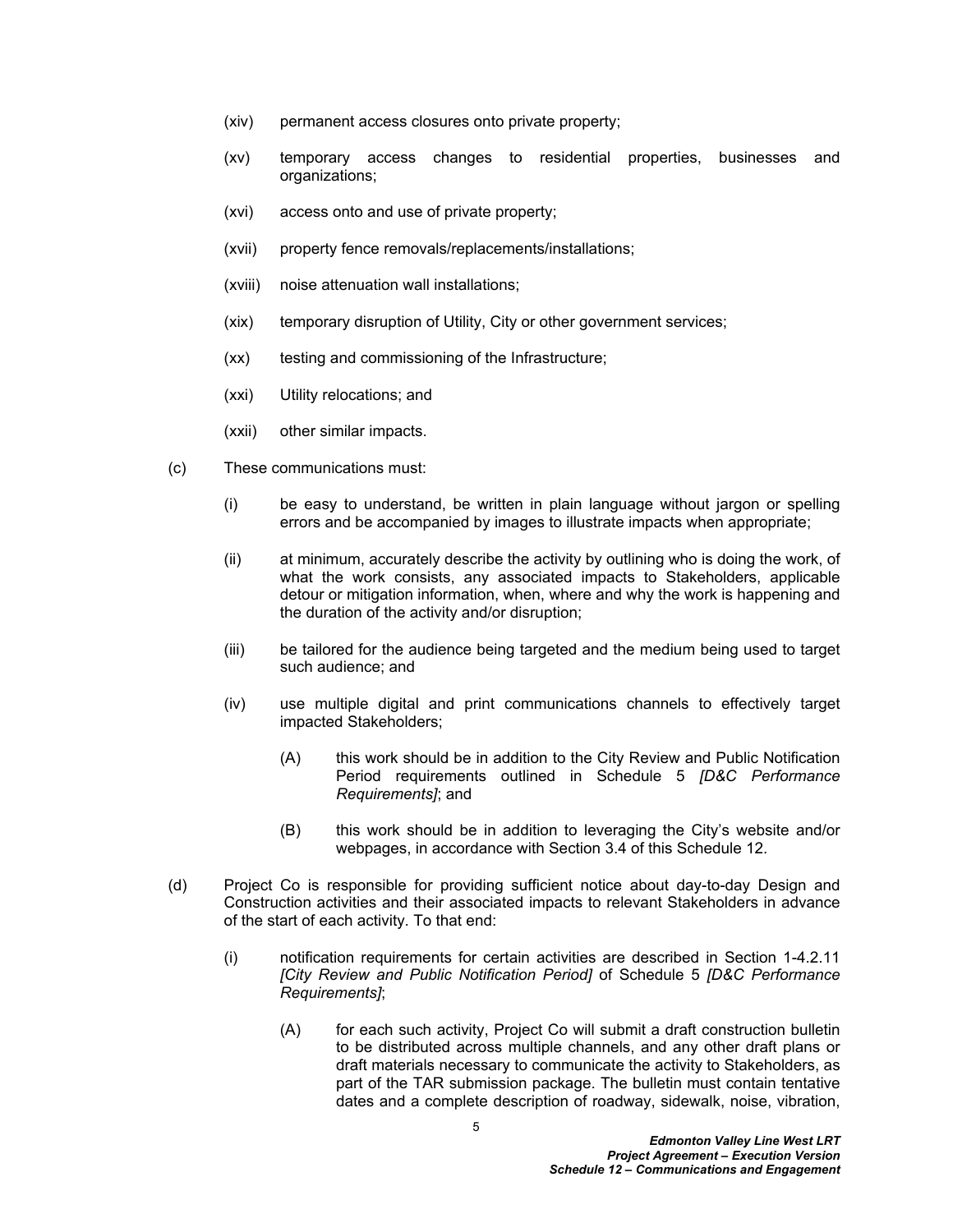dust and other such impacts as would be meaningful to Stakeholders. It must also include detour routing for all relevant transportation modes (including motor vehicles, bicycles, scooters and pedestrians), any transit impacts, any bylaw exemptions, contact information for inquiries, and a full-colour map clearly delineating the area of works and projected impacts; and

- (B) if Construction impacts significantly change from the Accepted TAR or initial communications with Stakeholders, additional communications are required to inform impacted Stakeholders of the reason for the change, any planned or ongoing mitigations, an updated duration of the impacts, if applicable, and any other information that would be meaningful to Stakeholders;
- (ii) Project Co is also responsible for providing advance notification of the following activities outside of the TAR submission process outlined in Section 1-4.2.11 *[City Review and Public Notification Period]* of Schedule 5 *[D&C Performance Requirements]* within the following timelines:

| <b>Construction Impact Type</b>                                       | <b>City Review Period of</b><br><b>Draft Communications</b><br><b>Materials</b> | <b>Public Notification</b><br><b>Period</b> |
|-----------------------------------------------------------------------|---------------------------------------------------------------------------------|---------------------------------------------|
| <b>Bridge Closures</b>                                                | 20 Business Days                                                                | 20 Business Days                            |
| Property Fence removals/replacements/installations                    | 20 Business Days                                                                | 20 Business Days                            |
| Noise attenuation wall installations                                  | 5 Business Days                                                                 | 5 Business Days                             |
| Trail disruptions for all affected transportation modes               | 5 Business Days                                                                 | 5 Business Days                             |
| Access to private property                                            | 5 Business Days                                                                 | 5 Business Days                             |
| Noise, vibration, dust, air quality disturbances                      | 5 Business Days                                                                 | 5 Business Days                             |
| Night or weekend work                                                 | 5 Business Days                                                                 | 5 Business Days                             |
| Tree and vegetation protection, removals, prunings<br>or related work | 5 Business Days                                                                 | 5 Business Days                             |
| <b>Environmental Mitigation Measures</b>                              | 5 Business Days                                                                 | 5 Business Days                             |
| Permanent access closures (physical closure)                          | 10 Business Days                                                                | 10 Business Days                            |
| Deconstruction of facilities                                          | 5 Business Days                                                                 | 5 Business Days                             |
| Public art removal and storage                                        | 5 Business Days                                                                 | 5 Business Days                             |
| Recoverable items/salvage opportunities that could                    | 5 Business Days                                                                 | 5 Business Days                             |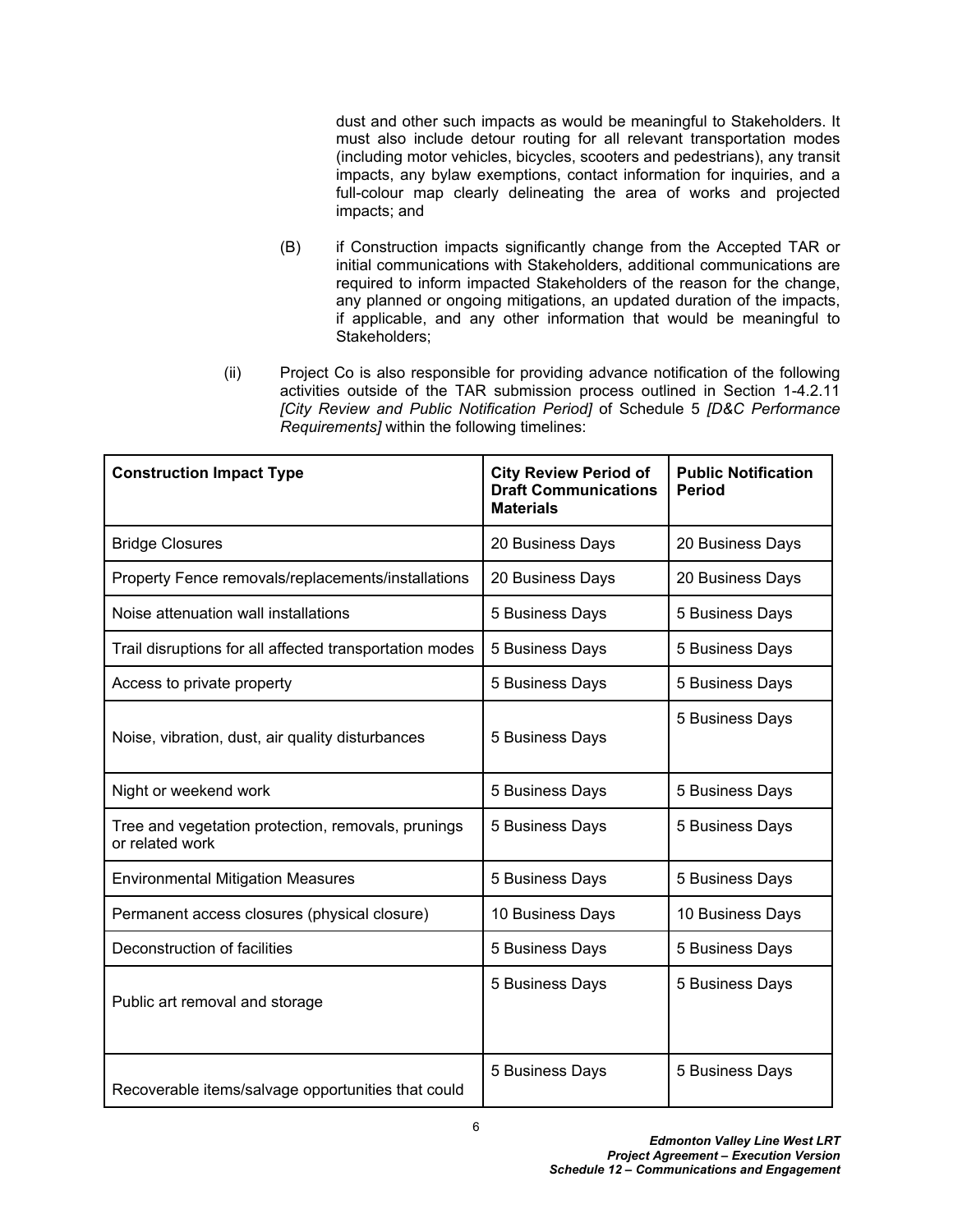| reasonably be expected to be of interest to<br><b>Stakeholders</b>    |                 |                 |
|-----------------------------------------------------------------------|-----------------|-----------------|
| Temporary disruption of Utility, City or other<br>government services | 5 Business Days | 5 Business Days |
| Testing and commissioning activities                                  | 5 Business Days | 5 Business Days |
| Utility relocations                                                   | 5 Business Days | 5 Business Days |

- (A) for each activity, Project Co will submit a draft construction bulletin to be distributed across multiple channels, and any other draft plans or draft materials necessary to communicate the activity to Stakeholders. This bulletin must contain tentative dates and a complete description of roadway, sidewalk, noise, vibration, dust and other such impacts as would be meaningful to Stakeholders. It must also include detour routing for all relevant transportation modes (including motor vehicles, bicycles, scooters and pedestrians), any transit impacts, any bylaw exemptions, contact information for inquiries, and a full-colour map clearly delineating the area of works and projected impacts; and
- (B) if Construction impacts significantly change from initial communications with Stakeholders, additional communications are required to inform impacted Stakeholders of the reason for the change, any planned or ongoing mitigations, an updated duration of the impacts, if applicable, and any other information that would be meaningful to Stakeholders.

## <span id="page-8-0"></span>**3.3 Construction Signage and Hoarding/Fencing Enhancements**

- (a) Project Co will be responsible for designing, constructing, installing, maintaining and updating construction signage, and visual enhancements to hoarding and fencing, including:
	- (i) Project identification signs, in accordance with Section 1-8.1 *[Project Identification Signs]* of Schedule 5 *[D&C Performance Requirements]*;
	- (ii) visual enhancements to Project fencing or hoarding in Pedestrian Priority Zones (PPZ) in accordance with this schedule and Section 1-8.3 *[Temporary Barriers and Enclosures]* of Schedule 5 *[D&C Performance Requirements]*, provided, however, that:
		- (A) the City may require Project Co to temporarily remove and store portions of the fencing/hoarding enhancements for a determined period of time so the City may use that space for other City initiatives, including special events, marketing or Stakeholder Relations initiatives. Project Co will be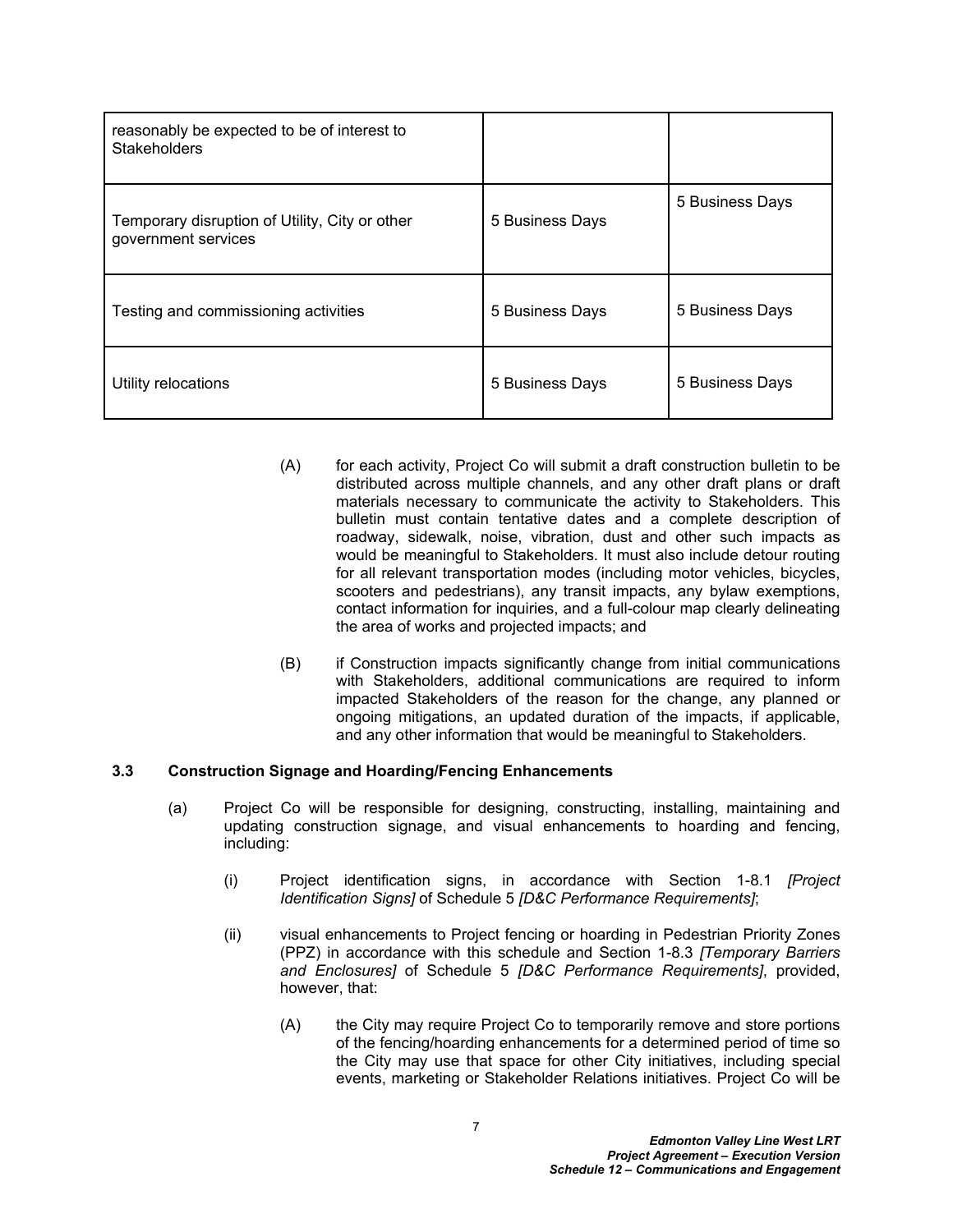required to reinstall the stored enhancements on the fencing or hoarding once that determined period is over; and

- (B) in cases where the City determines that enhanced fencing or hoarding is not required within a PPZ, the City reserves the right to require Project Co to install enhanced fencing or hoarding in an area of an equivalent size elsewhere along the alignment;
- (iii) wayfinding, multimodal movement and "open for business" signage. Project Co will install this signage where Construction activities impede or obstruct access to businesses or organizations, pedestrian or other multimodal movements before said Construction activities begin.
- (b) Signage and hoarding/fencing enhancements will be in compliance with City Public Communications Design Guidelines, which will be developed by the City and shall be shared with Project Co.:
	- (i) for enhanced fencing, Project Co will use mesh banners and lightweight Coroplast signs or another similar material agreed by the City; and
	- (ii) for hoarding structures, Project Co will use vinyl printed to MDO plywood or other similar materials agreed by the City, to be installed and built into a frame around the Construction Site. An anti-graffiti coating should also be applied to these structures.
- (c) Signage and hoarding/fencing enhancements shall be well-maintained and kept free from graffiti, vandalism or other signs of damage. Any vandalism or other damage shall be repaired within 5 Business Days of occurrence at Project Co's cost.
- (d) Project Co will inspect the signage, hoarding and fencing not less than monthly to ensure they are well-maintained and free of damage and that any communications content on those items is up-to-date.

#### <span id="page-9-0"></span>**3.4 Project Website**

- (a) The City will establish and retain ownership of the website and/or web pages for the Project and will be responsible for uploading content.
- (b) Project Co will support the City's project website and/or web pages by:
	- (i) providing the City with timely, thorough and easy-to-understand Project information, including information about Design and Construction activities, schedules, Project status, milestones, and Project Co communications activities and materials; and
	- (ii) leveraging the City's project website as a tool through which the requirements of Section 3.2 *[Design and Construction Communications Services]* can be facilitated.
- (c) None of Project Co or any Project Co Person will post any information relating to the Project, the Project Agreement or the City on its websites and or web pages without the prior review, acceptance and consent of the City.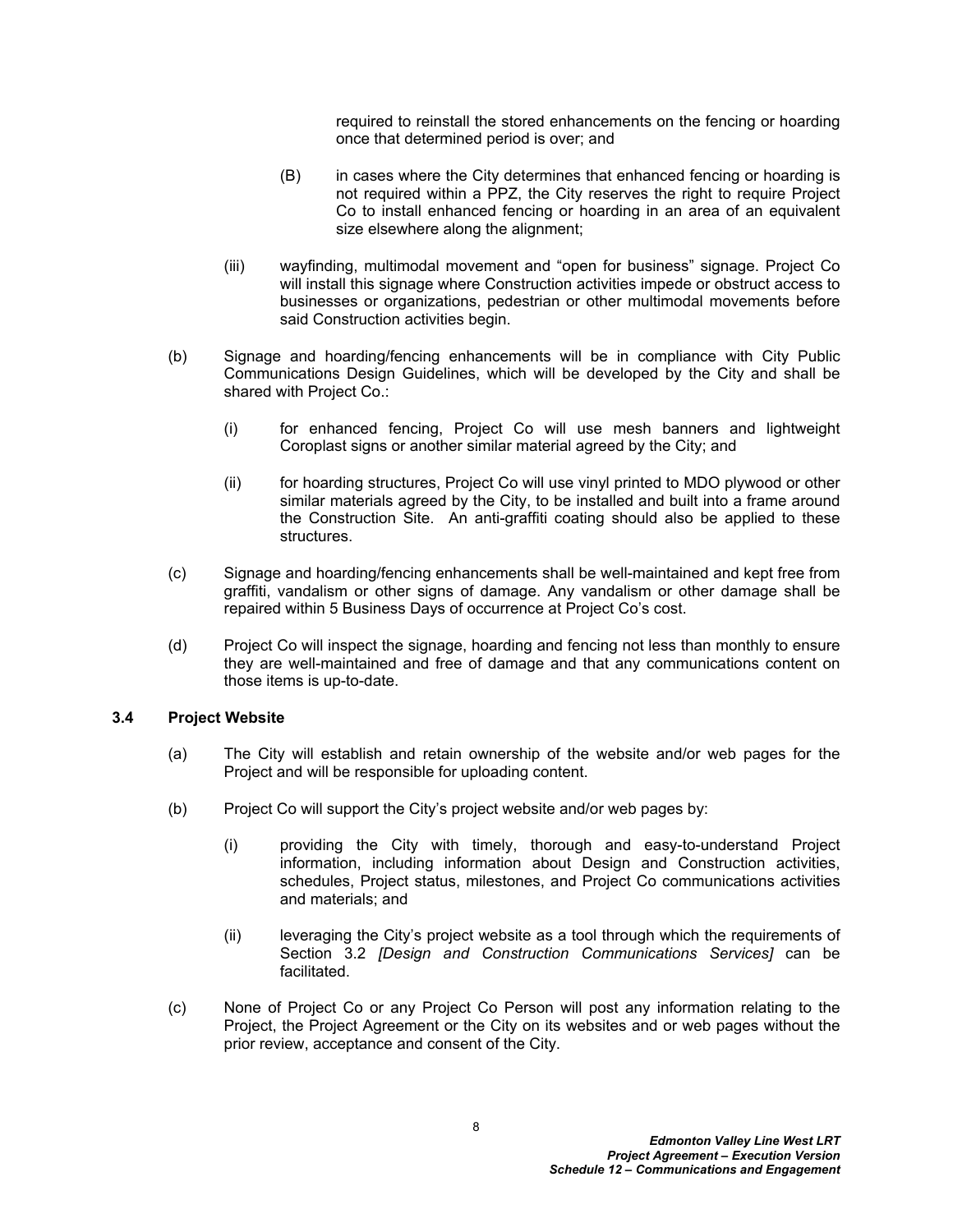#### <span id="page-10-0"></span>**3.5 Social Media**

- (a) The City will use its own social media channels to communicate with Stakeholders regarding the overall Project or other information it deems appropriate.
- (b) Project Co will:
	- (i) establish and maintain its own social media accounts to communicate the day-today Design and Construction of the Project on the following platforms: Facebook, Twitter and Instagram, or other platforms as directed by the City;
	- (ii) develop, submit and implement a social media strategy for the Construction Period;
	- (iii) using the current City social media plan template, develop, submit and share timely and relevant proactive posts through appropriate social media channels,
	- (iv) respond to inquiries and feedback related to the day-to-day Design and Construction of the Project that are received through Project Co's social media accounts as soon as possible and no later than 24 hours after they are received. Project Co will use the social media strategy as its guide for these responses and whenever possible within the established timelines, will use City-accepted messaging;
	- (v) identify for the City any inquiries or feedback unrelated to the day-to-day Design and Construction of the Project as soon as possible and no later than 24 hours after they are received;
	- (vi) identify for the City as soon as possible any issues related to the overall Project that are identified by third parties and directed to Project Co's social media platforms;
	- (vii) post City messaging in response to inquiries or feedback identified in [3.5\(b\)\(v\)](#page-10-2) or [\(vi\)](#page-10-3) as soon as possible and no later than 24 hours after they are received; and
	- (viii) support the City's communications efforts by sharing City-developed Projectrelated social media posts on Project Co's social media channels as directed by the City.
- <span id="page-10-3"></span><span id="page-10-2"></span>(c) Aside from the social media accounts that Project Co establishes for the purposes of meeting the requirements of this Schedule 12 *[Communications and Engagement],* none of Project Co or any Project Co Person will share any posts relating to the Project, the Project Agreement or the City on their own social media accounts or websites without the prior review, acceptance and consent of the City.

# <span id="page-10-1"></span>**3.6 Media Relations**

- (a) The City will lead media relations activities and act as the primary media contact for the Project.
- (b) Project Co will support the City with media relations activities for the Project, including by:
	- (i) immediately redirecting back to the City any media inquiries or interview requests that Project Co receives;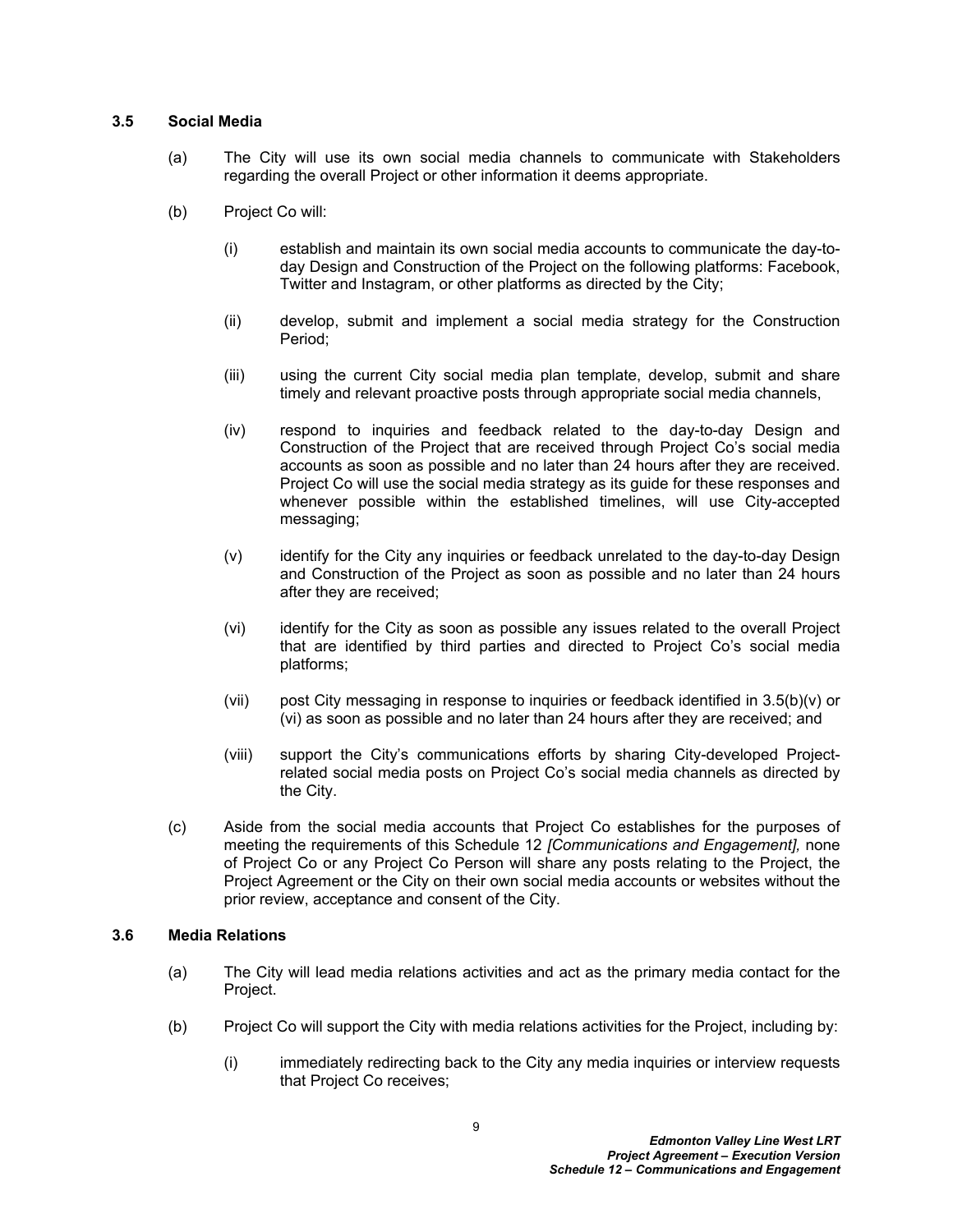- (ii) ensuring that all Project Co Persons and any subcontractors are trained to direct any media requests or inquiries to the City and are in compliance with this training;
- (iii) providing the City with timely, thorough and easy-to-understand Project information and communications materials necessary to support media relations activities for the Project. To that end:
	- (A) for proactive media relations activities, Project Co will be required to provide the above-mentioned support to the City no later than 5 Business Days following written request by the City, unless otherwise directed by the City.
	- (B) for reactive media relations activities, including media inquiries, Project Co will be required to provide the above-mentioned support to the City as soon as possible and within the same Business Day, unless otherwise directed by the City.
- (iv) providing the necessary Project Co Persons to support media relations activities for the Project;
- (v) responding to media inquiries only as directed by the City. In these cases, Project Co will work with the City to develop an appropriate response to the inquiry;
- (vi) ensuring the availability at all times of a media-trained Project Co spokesperson who may be called upon to participate in media interviews and/or media events as directed by the City. To that end:
	- (A) Project Co spokespeople must be able to speak knowledgeably about the subject matter being discussed in said interviews and/or events, and be able to speak to the media in plain language; and
	- (B) All Project Co spokespeople must undergo media training from an Alberta-based independent media relations expert or consultant, with more than 10 years of experience in journalism and/or media relations, who must be approved by the City prior to engaging the expert or consultant.
- (c) None of Project Co or any Project Co Person will share any media release, public announcement or any other public disclosure to the media relating to the Project, the Project Agreement or the City without the prior review and consent of the City.

# <span id="page-11-0"></span>**3.7 Special Events**

- (a) The City will lead special events for the Project, including tours of the Site and milestone celebrations with Stakeholders and/or the media.
- (b) Project Co will support the City with special events for the Project, including by:
	- (i) collaborating with the City to develop, plan and coordinate the events;
	- (ii) proactively identifying milestones for the Project with sufficient notice for the City to effectively execute events in support of those milestones. Project Co will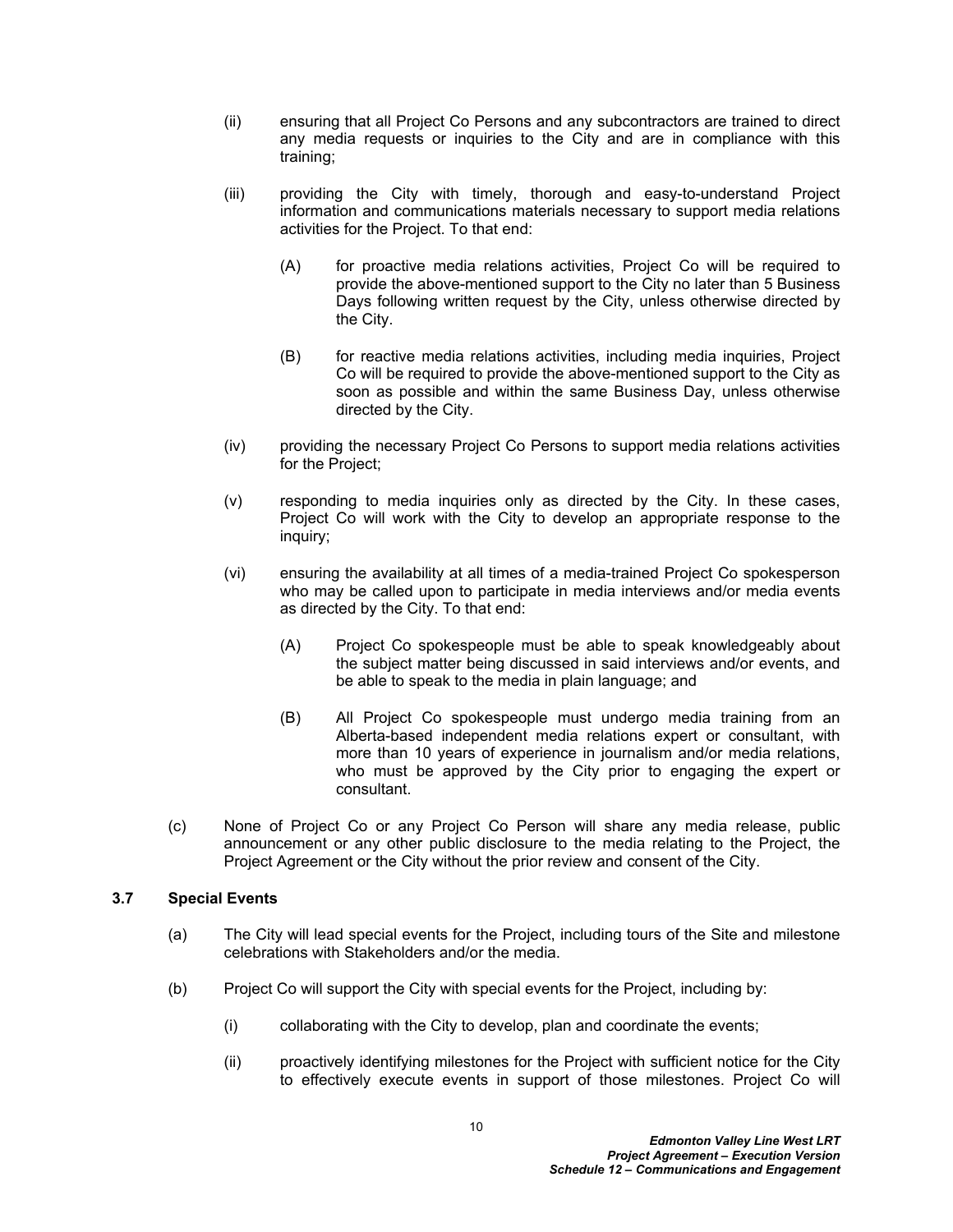provide the City with at least 20 Business Days' notice prior to the date the milestone will be achieved, unless otherwise required by the City;

- (iii) providing relevant and up-to-date content and Project information to support event planning and execution;
- (iv) providing access to Communications Team staff, media spokesperson(s) and/or technical experts, as required by the City, in support of the planning and execution of special events;
- (v) providing the City and special event invitees with Site access in accordance with the Agreement; and
- (vi) preparing the Site and any on-site Project Co and/or City personnel to accommodate special events, in terms of safety precautions, accessibility, aesthetics, event logistics and other considerations as directed by the City.

#### <span id="page-12-0"></span>**3.8 Inquiry Management**

- (a) The City and Project Co will share responsibility for inquiry management for the Project.
- (b) The City will act as the main point of contact for inquiries from Stakeholders about the overall Project and:
	- (i) manage inquiries that are received through 311, the City's LRT Projects Information Centre email and phone number, and through Project Co; and
	- (ii) direct any inquiries related to day-to-day Design and Construction to Project Co for response.
- (c) Project Co will act as the main point of contact for Project inquiries from Stakeholders related to day-to-day Design and Construction and, in connection therewith, Project Co shall:
	- (i) receive, manage, document and track Stakeholder inquiries in respect of the dayto-day Design and Construction of the Project. Project Co will respond to these inquiries within two Business Days and to facilitate same, Project Co will establish a local phone number (separate from the 24-hour hotline referred to in Section 7.3.4 *[Emergency Measures]* of Schedule 4 *[Design and Construction Protocols]*) and email address for the purposes of receiving and managing Stakeholder inquiries. The phone line must have a voicemail and include an automated message indicating hours of operation and expectations for response times and the email address will include an auto-reply message indicating response times;
	- (ii) respond to inquiries using City-accepted messaging whenever possible;
	- (iii) receive, manage, document and respond to Stakeholder inquiries of an emergency nature received through the 24-hour hotline referred to in Section 7.3.4 *[Emergency Measures]* of Schedule 4 *[Design and Construction Protocols]*. Project Co is also required to receive, manage, document and respond to Stakeholder inquiries that are mistakenly received by the 24-hour hotline when they are not an emergency. Those inquiries shall be managed as day-to-day Design and Construction inquiries*;*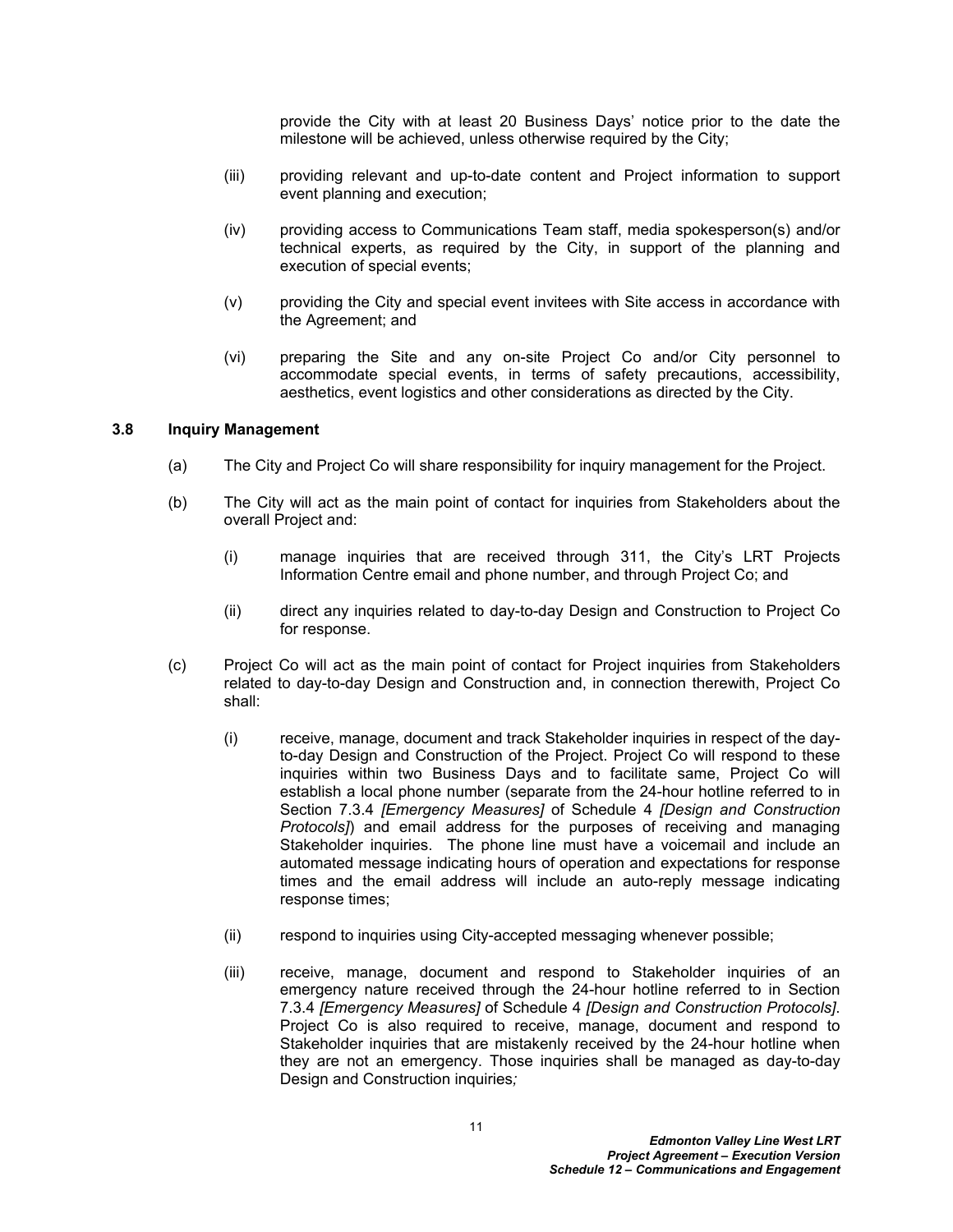- (iv) copy the City on all responses to Stakeholder inquiries;
- (v) direct any inquiries unrelated to the day-to-day Design and Construction of the Project to the City within the same Business Day;
- (vi) establish and maintain an Inquiry Register that will document and track all inquiries received and all responses provided by Project Co. The register shall be compatible with current City inquiry tracking systems; and
- (vii) support the City in the development of up-to-date Project Design and Construction information/scripts for City of Edmonton 311 operators' use, so as to enable them to appropriately respond to basic Project-related inquiries.

# <span id="page-13-0"></span>**3.9 Crisis Communications**

For purposes of this Schedule 12 *[Communications and Engagement]*, Crisis Communications is defined as the communications response to a significant threat to the Project such as major safety failure or breach, loss of life, natural disaster, terrorist threat or attack, pandemic, or other such unexpected or unanticipated emergency. Responsibilities for Crisis Communications shall be allocated between Project Co and the City as set out following.

- (a) The City will lead Crisis Communications relating to the Project.
- (b) The City will be responsible for developing a Crisis Communications plan for the Project which plan shall be shared with Project Co.
- (c) Project Co will support the City's Crisis Communications activities by providing timely, relevant and accurate Project information, personnel and technical experts as requested by the City, as well as Site access in accordance with this Agreement.
- (d) Project Co will respond to all Crisis Communications requests from the City as soon as possible within the same Business Day, unless otherwise directed by the City.
- (e) Project Co's Communications Manager and Communications Team, as well as the Construction Manager, the Integration Manager and the Safety Manager, will participate in the development and execution of a City-led Crisis Communications simulation. The City will provide Project Co with 20 Business Days' notice of the simulation.

#### <span id="page-13-1"></span>**3.10 Issues Management**

For purposes of this Schedule 12 *[Communications and Engagement]*, Issues Management is defined as the practice of anticipating, identifying, tracking and managing potential problems, issues or trends that could reasonably be expected to adversely affect the Project's reputation and/or the City's brand or reputation, including those that present a significant risk to public safety or well-being, have a significant likelihood of news media attention or create the potential for senior members of City Administration or City Council to receive complaints. Responsibilities for Issues Management shall be allocated between Project Co and the City as set out following.

- (a) The City will lead and direct issues management relating to the Project.
- (b) Project Co will support the City with issues management as it relates to the day-to-day Design and Construction of the Project by:
	- (i) anticipating, identifying and informing the City of issues and trends in a timely and relevant manner;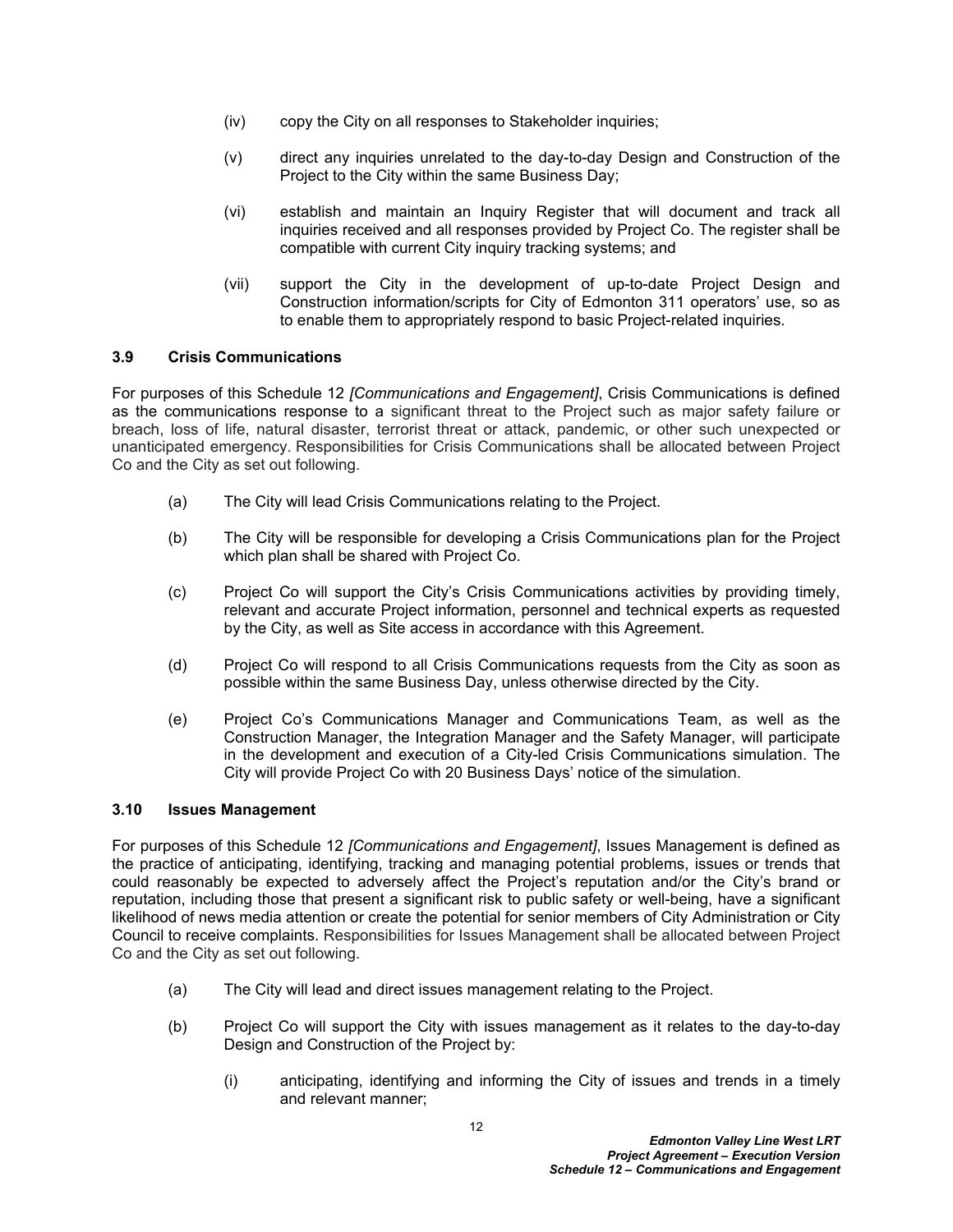- (ii) working with the City to understand and respond to issues and develop reasonable mitigations. To that end:
	- (A) the City may direct Project Co to propose possible mitigations for an issue. These mitigations will be assessed by the City to determine acceptability before they are enacted; and
	- (B) in circumstances where an issue is of an emergency nature and mitigations must take place immediately or risk worsening the issue, Project Co may take reasonable steps to mitigate the issue immediately; and
- (iii) providing timely, relevant and accurate Project information and/or personnel and technical experts as requested by the City for the purposes of understanding, addressing and mitigating issues; establishing and maintaining an Issues Register for tracking, addressing, and mitigating day-to-day Design and Construction issues related to the Project.

# <span id="page-14-0"></span>**3.11 Stakeholder Relations**

For the purposes of this Schedule 12 [*Communications and Engagement*], Stakeholder Relations is defined as a set of processes and activities used by the City and Project Co to establish and maintain good relationships with Stakeholders for the Project, to share and seek information, understand impacts and develop possible mitigations. Responsibilities for Stakeholder Relations shall be allocated between Project Co and the City as set out following.

- (a) The City and Project Co will share responsibility for Stakeholder Relations for the Stakeholders that are identified in Appendix 12B of this Schedule 12 *[Communications and Engagement]*.
- (b) The City will be responsible for Stakeholder Relations in respect of the overall Project, with Project Co support. In that regard:
	- (i) the City has established relationships with Stakeholders for the Project, and will maintain these relationships and seek to establish relationships with any new Stakeholders; and
	- (ii) the City will provide Project Co with a Stakeholder map after the Effective Date to support the development of Project Co's, Stakeholder Relations program. The City will update the map on a regular basis as new Stakeholders are added or removed.
- (c) Project Co will be responsible for Stakeholder Relations as it relates to day-to-day Design and Construction activities by:
	- (i) developing and implementing a day-to-day Design and Construction Stakeholder Relations program;
	- (ii) establishing and maintaining a comprehensive Stakeholder register to document interactions, commitments and communications with Stakeholders;
	- (iii) establishing and maintaining positive and productive relationships with Stakeholders in relation to the day-to-day Design and Construction of the Project;
	- (iv) alerting the City to any new or previously unidentified Stakeholders it discovers;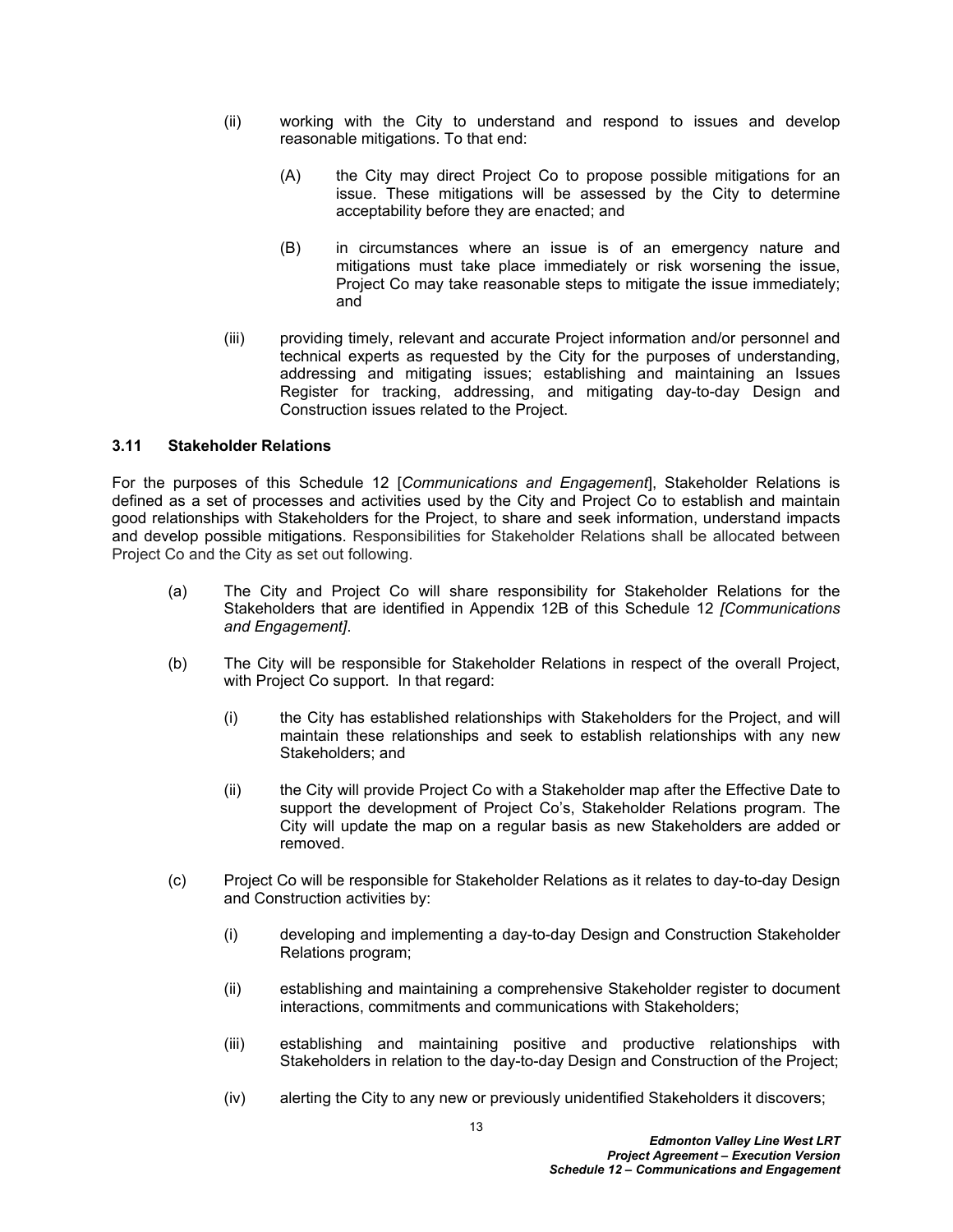- (v) maintaining regular contact with Stakeholders affected by day-to-day Design and Construction activities;
- (vi) anticipating and identifying to the City as soon as possible any potential Stakeholder Relations issues that have the potential to adversely affect the City or the Project;
- (vii) working in an integrated fashion with Project Co leadership and technical teams as appropriate and with the City to understand, anticipate and respond to Stakeholder concerns, and develop reasonable mitigations;
- (viii) providing timely, relevant and accurate Project information and/or personnel and technical experts as requested by the City for the purposes of understanding, addressing and mitigating Stakeholder Relations issues;
- (ix) notifying the City of scheduled meetings with Stakeholders with sufficient notice so the City can participate at its discretion, and, to ensure consistent messaging and overall strategic alignment;
- (x) establishing and maintaining a local site office for the purposes of holding scheduled meetings with Stakeholders. The office must be located along the alignment, kept clean and presentable, and be easily accessible for Stakeholders;
- (xi) preparing and/or providing content for materials including display boards, information session discussion guides and fact sheets regarding day-to-day Design and Construction activities for the Project;
- (xii) participating in Stakeholder Relations activities such as public events or meetings as directed by the City and, specifically, with respect thereto:
	- (A) Project Co staff will support and attend City-led public events for the Project during the Construction Period;
	- (B) Project Co staff will support and attend City-led Stakeholder meetings during the Construction Period;
	- (C) Project Co staff at these events and meetings will include:
		- (1) Communications Team personnel, including Stakeholder Relations staff, with a broad knowledge of the Project; and
		- (2) technical personnel who are credible, knowledgeable about the Project and its impacts, able to communicate that knowledge to a lay-audience, and sensitive and responsive to the stakeholders' concerns;
	- (D) providing timely, relevant and accurate Project information, personnel and/or technical experts, and access to the Site in accordance with this Agreement; and
	- (E) complying with the Stakeholder requirements outlined in Section 1-3.1 *[Construction Constraints]* of Schedule 5 *[D&C Performance Requirements].*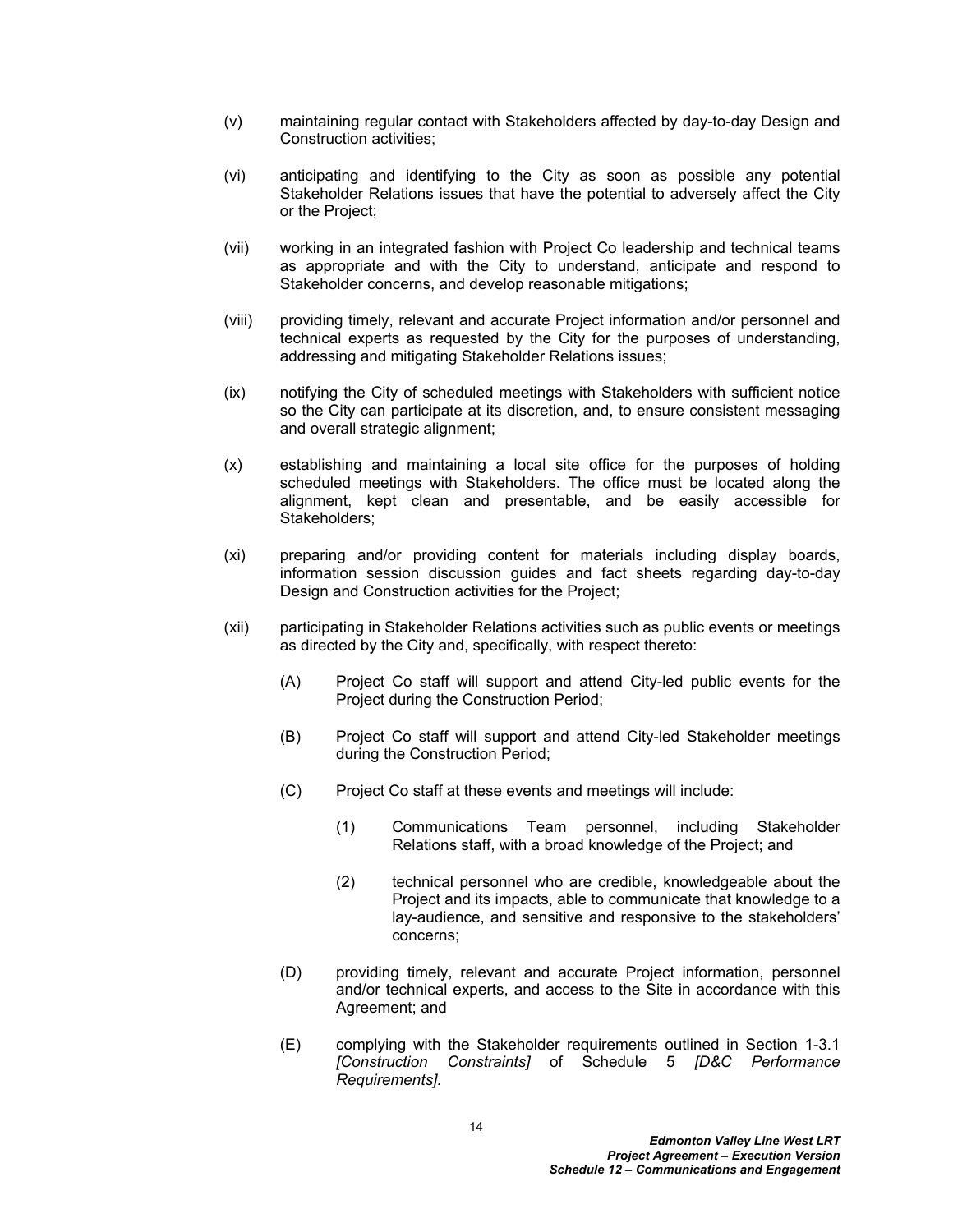(d) The City reserves the right to lead or support any Stakeholder Relations activities at its discretion.

# <span id="page-16-0"></span>**3.12 Citizen Working Groups**

 The City of Edmonton has established five Citizen Working Groups along the Valley Line West LRT alignment. Citizen Working Groups allow the City and members to share information about the Project's schedules, progress, milestones, activities and impacts throughout the life cycle of the Project. The groups each meet several times a year and are expected to meet with increased frequency once Design and Construction of the Project begins. Responsibilities for Citizen Working Groups shall be allocated between Project Co and the City as set out following

- (a) The City will maintain and lead relationships with the five Citizen Working Groups during the Construction Period.
- (b) Project Co will support the City in relation to the Citizen Working Groups by:
	- (i) attending all meetings unless otherwise directed by the City. Project Co's representative(s) will be responsible for providing Project updates at Citizen Working Group meetings and should be credible, knowledgeable about the Project and its impacts, be able to communicate that knowledge to a layaudience, and be sensitive and responsive to the groups' concerns;
	- (ii) providing timely, relevant and accurate Project information and/or, personnel and technical experts as requested by the City; and
	- (iii) contributing to City materials for the Citizen Working Groups, including presentations and fact sheets.

# <span id="page-16-1"></span>**3.13 Public Engagement**

The City values Public Engagement, which is defined as a set of processes and activities that allow for Stakeholders to provide input to support decision-making. The Project has undergone extensive Public Engagement to date, but further Public Engagement may be required during the Construction Period if the Design and/or Construction elements substantively differ from prior understanding of Project scope or expectations. Responsibilities for Public Engagement shall be allocated between Project Co and the City as set out following

- (a) The City will lead all Public Engagement for the Project.
- (b) Project Co will support the City's Public Engagement efforts by:
	- (i) identifying to the City any Design changes that arise through the detailed Design process that may substantively deviate from previous conceptual and preliminary Designs and/or may substantively adversely impact Stakeholders. These changes should be identified for the City as soon as possible and no later than 150 days prior to the change being implemented in order for the City to effectively implement any Public Engagement processes and activities for the Project;
	- (ii) identifying to the City any Construction means and methods that deviate from requirements of the Project Agreement and will result in material unexpected impacts to Stakeholders. These means and methods, and any associated impacts, should be identified for the City as soon as possible and no later than 150 days prior to the Construction means and methods being implemented in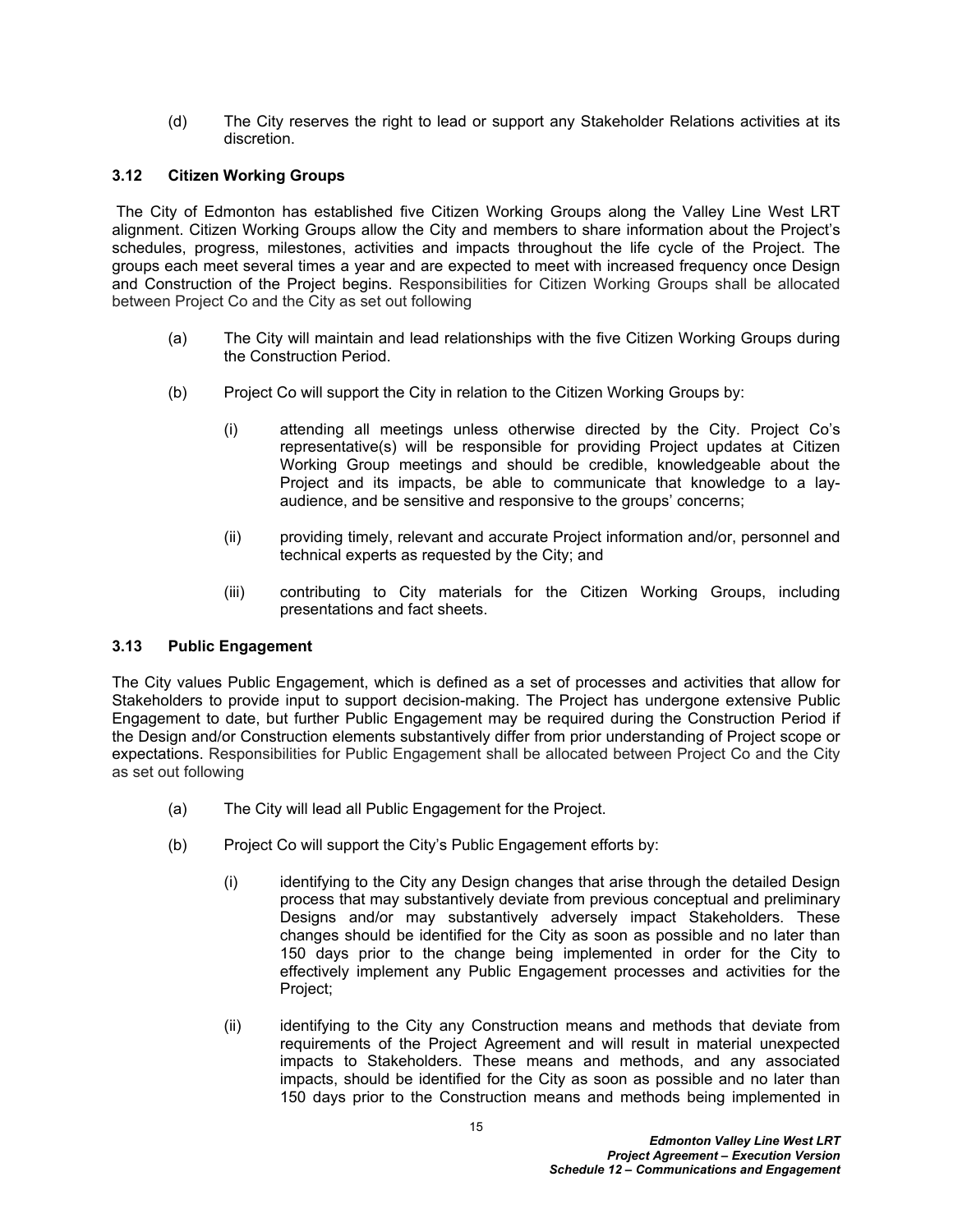order for the City to effectively implement any Public Engagement process and activities for the Project;

- (iii) supporting the development and implementation of the City's Public Engagement plans for the Project, including:
	- (A) providing timely, relevant and accurate Project information, content and/or materials;
	- (B) attending Public Engagement events and providing both Communications Team staff, and technical personnel who are credible, knowledgeable about the Project and its impacts, and sensitive and responsive to Stakeholder concerns; and
	- (C) participating in any Public Engagement activities related to the Project, as directed by the City.
- (iv) reviewing and responding to public input received through Public Engagement processes. Where the Public Engagement process is triggered by Project Coinitiated Design and/or Construction scope, public feedback and associated possible mitigations as provided by Project Co will be submitted to the City to determine acceptability.

#### <span id="page-17-0"></span>**3.14 Indigenous Engagement**

- (a) The City will lead engagement and Stakeholder Relations with Indigenous communities for the Project, which will include harvesting, ceremonies and site monitoring at Lewis Farms with Indigenous Stakeholders, including those identified in Appendix 12A.
- (b) Project Co will support the City's engagement and relationships with Indigenous communities for the Project, including by:
	- (i) supporting the implementation of the City's Indigenous engagement and Stakeholder Relations program for the Project, including:
		- (A) providing timely, relevant and accurate Project information, content and materials as required by the City;
		- (B) providing access to Communications Team staff, media spokesperson(s) or technical experts, as required by the City;
		- (C) participating in Indigenous engagement and Stakeholder Relations activities, as directed by the City, and providing Project Persons, who are credible, knowledgeable about the Project and sensitive and responsive to Stakeholder concerns; and
		- (D) providing the City and special event invitees with Site access in accordance with the Agreement;
	- (ii) supporting the City's efforts by providing information and working in alignment with both Federal and Provincial jurisdictions on the Duty to Consult and/or Accommodate requirements, as well as the City's Memorandum of Understanding with the Enoch Cree Nation, Memorandum of Cooperation and Dialogue with the Confederacy of Treaty Six First Nations, and Memorandum of Shared Recognition and Cooperation with the Métis Nation of Alberta.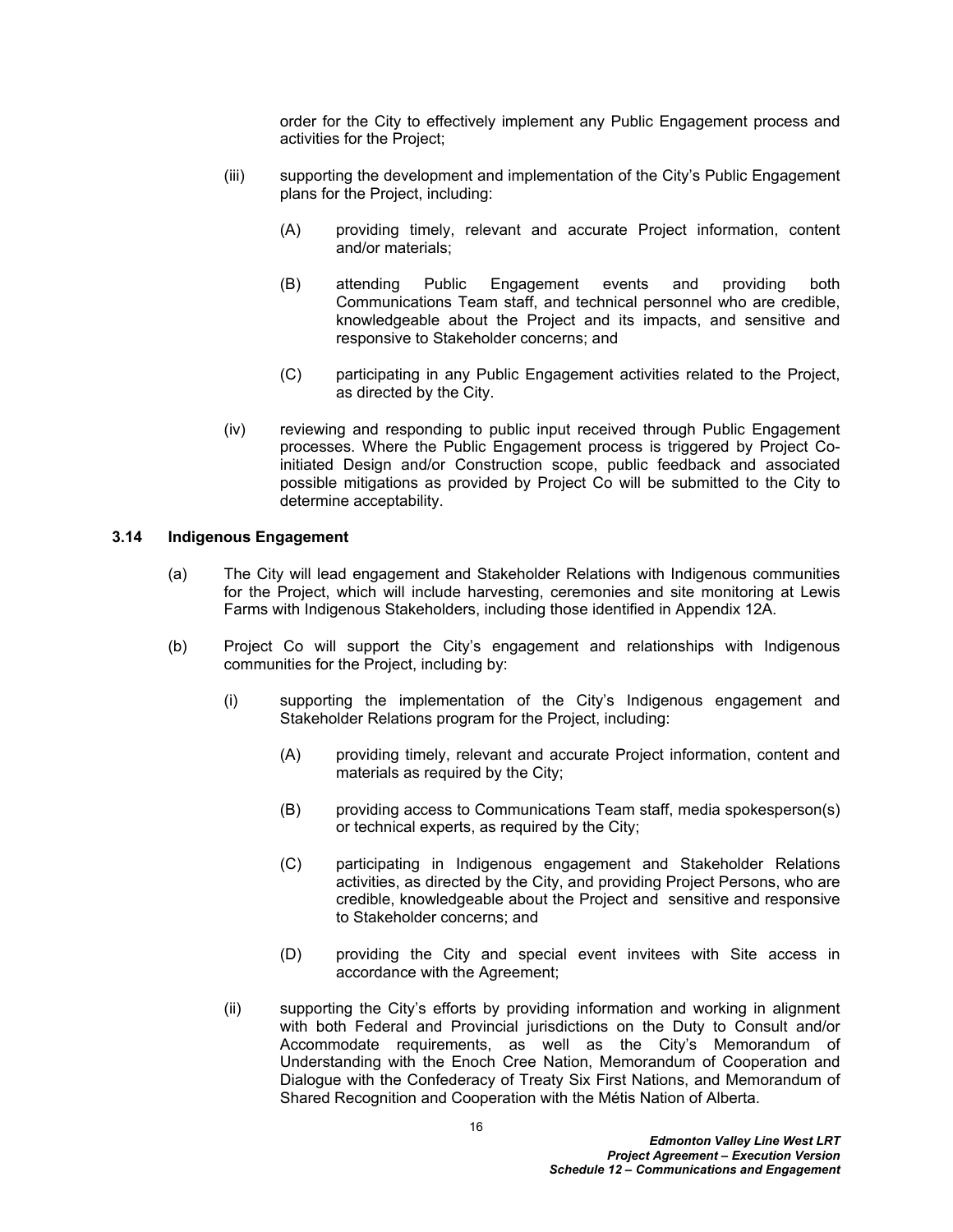# <span id="page-18-0"></span>**3.15 Evaluate and Incorporate**

The communications strategies and plans identified in this Schedule 12 *[Communications and Engagement]* are living documents and must be flexible to change in response to events and lessons learned during the Construction Period. To that end, Project Co shall:

- (a) evaluate the effectiveness of all communications strategies and plans it leads; the effectiveness of the tools and tactics it employs, and identify opportunities to improve services and/or mitigate issues. To that end:
	- (i) evaluations should outline any lessons learned; and make recommendations about any adjustments Project Co will make to its strategic approach, and/or tools and tactics, as it updates its strategies and plans;
	- (ii) evaluations for any annual or multi-year strategies will be delivered to the City at least once a year; and
	- (iii) evaluations for any other strategies or plans will be completed and delivered to the City within 30 days of completing the work for said strategy/plan, unless otherwise directed by the City.
- (b) develop and implement a Research and Evaluation Plan, to support the development and evaluation of all communications strategies and plans. The research plan shall be updated annually, at a minimum. Research should be conducted using at least three research methods and use current City research standards and best practices in accordance with the requirements of Appendix 12C;
- (c) integrate research results into the evaluation and development of all communications plans and strategies;
- (d) assess City recommendations and make reasonable adjustments to strategic approaches, tools and/or tactics within each plan or strategy;
- (e) changes requested by the City to accepted communications strategies and plans which involve additional costs are subject to Schedule 13 *[Changes];* and
- (f) integrate any evaluation outcomes into any new strategies or plans, and in any updates to ongoing strategies and plans.

# <span id="page-18-1"></span>**3.16 Technological Improvements**

Project Co shall monitor and keep up-to-date on all technological developments and improvements in the communications field which may provide a value-add or enhance Project Co's performance of its obligations under this Schedule 12 *[Communications and Engagement]*.

Project Co may submit any such proposed development or improvement as a Change pursuant to, and subject to, Schedule 13 *[Changes]*. The City may periodically, at its discretion, require that Project Co investigate and/or incorporate certain technological improvements that the City has determined will have a beneficial effect on communications and public engagement activities pursuant to Schedule 13 *[Changes]*.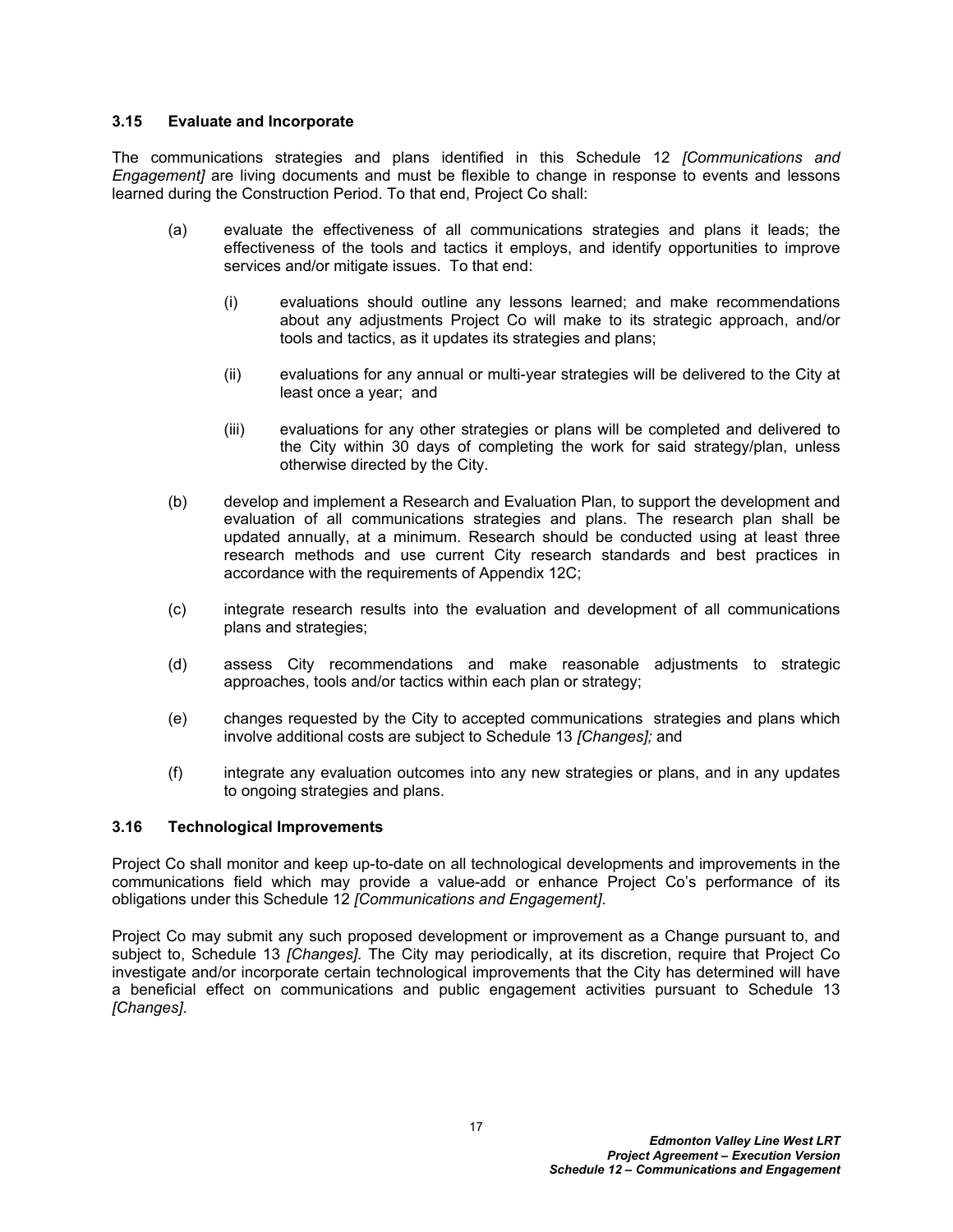#### <span id="page-19-0"></span>**ARTICLE 4 COMMUNICATIONS TEAM**

# <span id="page-19-1"></span>**4.1 Communications Team Requirements**

Project Co will:

- (a) establish an integrated communications team (the "**Communications Team**"), including defining the roles and responsibilities for each team member and any third party that is anticipated or required to provide any aspect of the Project Co's responsibilities in this Schedule 12 *[Communications and Engagement]*;
- (b) provide a Communications Manager, in accordance with the requirements outlined in Appendix 26A, Schedule 26 *[Representatives and Key Individuals]* who will lead the Communications Team and act as a direct liaison between the Communications Team and the City;
- (c) ensure sufficient personnel levels to fulfill Project Co's obligations in this Schedule 12 *[Communications and Engagement]*, including a communications lead with a minimum of 2 years of experience in construction communications and a Stakeholder Relations lead with a minimum of 5 years of experience in Stakeholder Relations;
- (d) provide sufficient personnel experienced in the following, as appropriate to their roles including:
	- (i) experience in developing, implementing and evaluating communications strategies and plans;
	- (ii) experience in providing communications support to construction projects;
	- (iii) strong verbal and written communication skills;
	- (iv) knowledge and awareness of existing and emerging communications tools and appropriate application;
	- (v) experience in developing and producing communications materials, including construction bulletins, media releases, advertising; signage; project mailouts; displays and information booths; display boards; fact-sheets; and promotional merchandise;
	- (vi) experience in managing social media and other digital platforms;
	- (vii) experience in graphic design;
	- (viii) experience in responding to verbal and written project inquiries;
	- (ix) experience in conducting research to inform the development of and effectively evaluate communications plans, including surveys, focus groups and one-on-one interviews;
	- (x) experience in Stakeholder Relations;
	- (xi) holding a foundations certificate of completion from IAP2;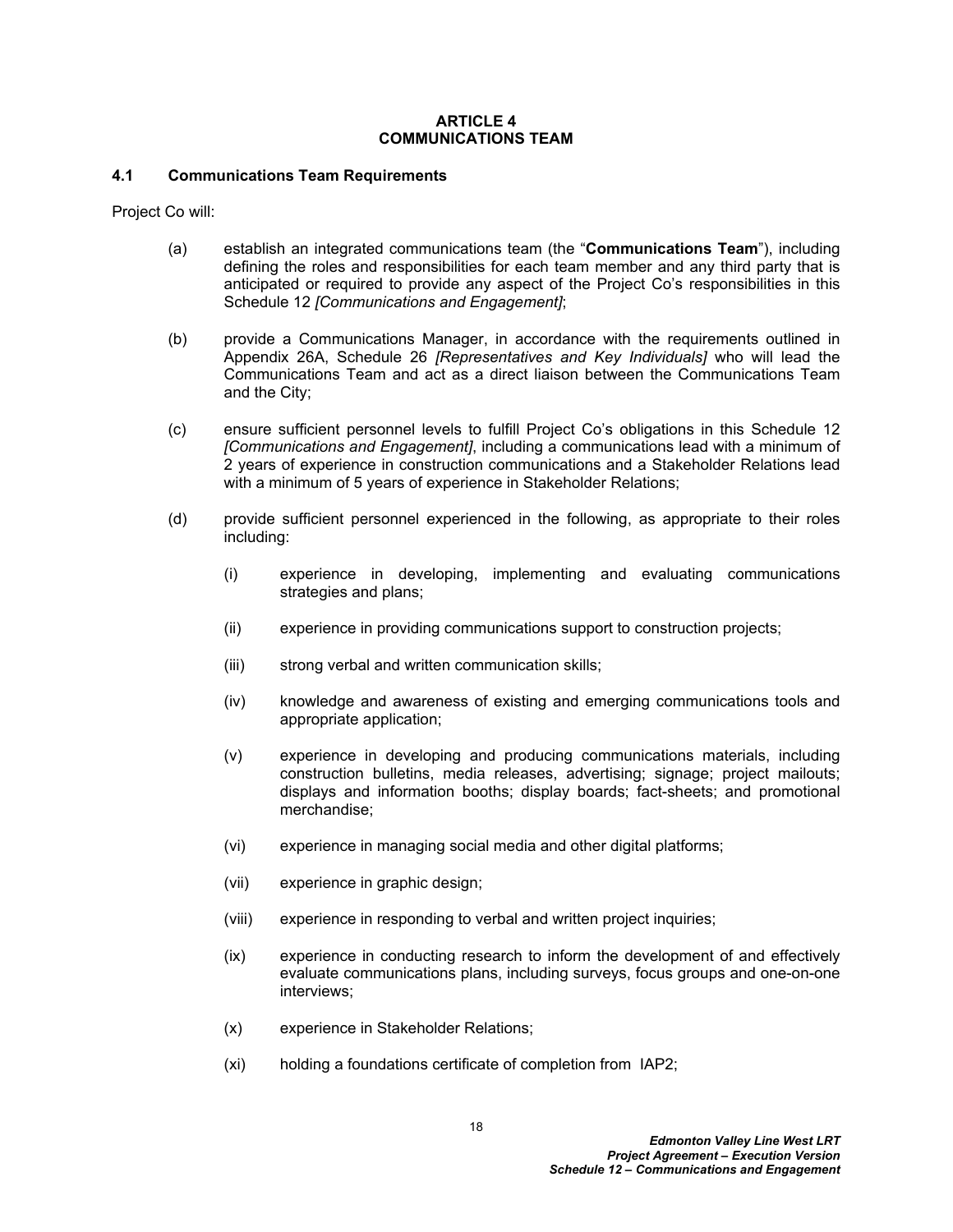- (xii) experience in facilitation, and in planning and delivering meetings and workshops; and
- (xiii) proficiency in using Google Mail, Google Calendar, and Google Docs.
- (e) minimize undue personnel changes and turn-over; and
- (f) ensure all personnel members will be present in Edmonton either on a full-time basis or at such times and for such durations as are necessary to fully carry out their respective roles and obligations.

# <span id="page-20-0"></span>**4.2 Communications and Engagement Working Group**

The City will establish and lead a Communications and Engagement Working Group between the City and Project Co not less than 20 Business Days after the Effective Date, which will be active throughout the Construction Period.

The Communications and Engagement Working Group will provide a formal forum for the Parties to meet and discuss all matters relating to planning and implementing communications and engagement activities during the Construction Period, including day-to-day Design and Construction activities, their progress and their impacts on Stakeholders.

- (a) The Communications and Engagement Working Group meeting:
	- (i) will provide a venue for:
		- (A) reporting by Project Co on the Project schedule, progress, upcoming milestones, and recent and upcoming day-to-day Design and Construction, and communications activities;
		- (B) debriefing on the effectiveness of recent communications and Stakeholder Relations activities;
		- (C) identifying anticipated Project communications needs, upcoming milestones and strategies to meet those needs;
		- (D) collaborating on the development of communications and engagement strategies, plans and materials; and
		- (E) reviewing and discussing the Stakeholder Register, Issues Register and Inquiry Register to identify challenges, opportunities and recommend possible communications approaches.
	- (ii) will be comprised of:
		- (A) City communications representatives;
		- (B) Project Co's Communications Manager;
		- (C) other members of Project Co's Communications Team; and
		- (D) such other persons as the Parties may agree from time to time. Any additional persons must be submitted to the City for consideration within 5 Business Days of the meeting;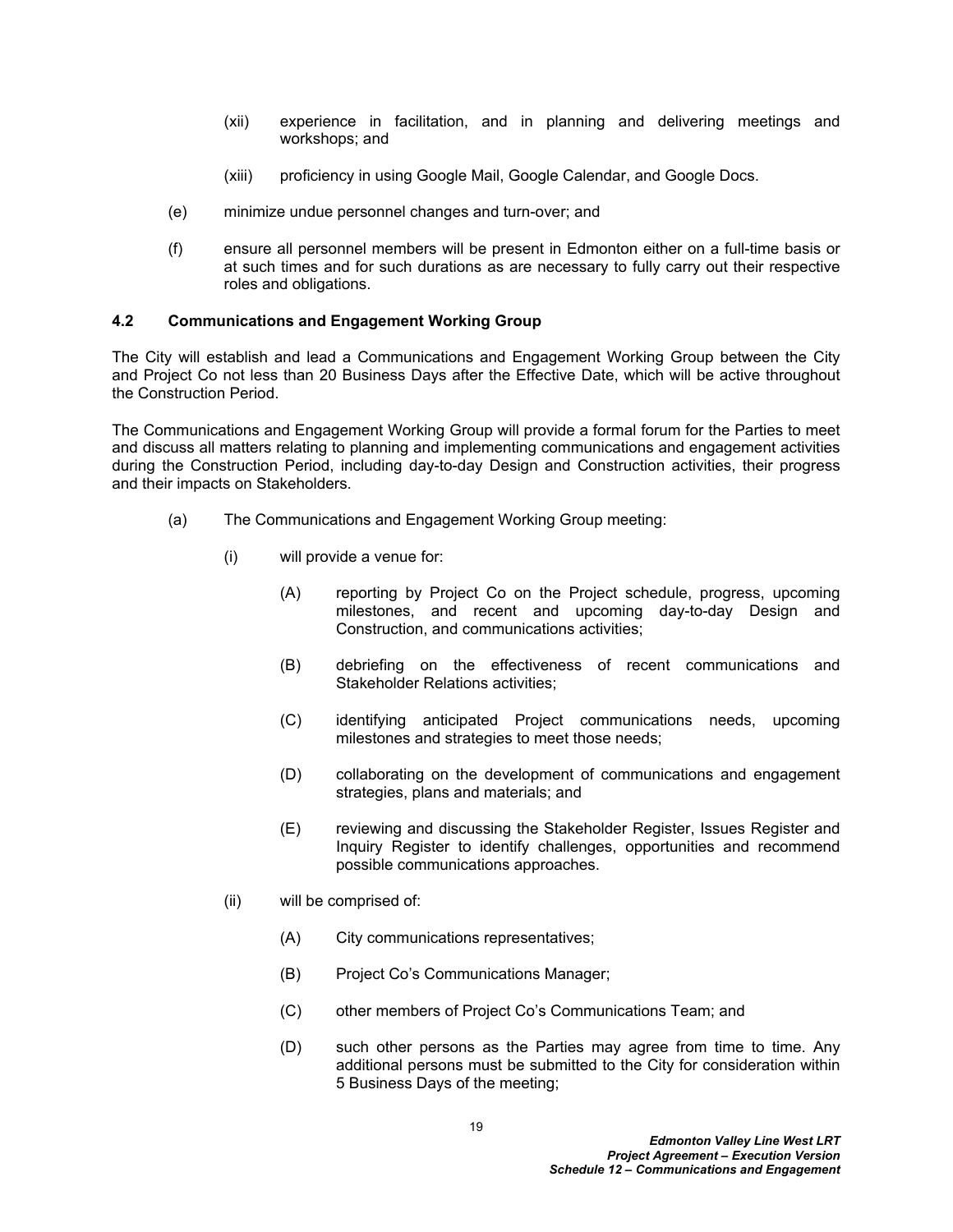- (iii) must be attended by the Design Manager, the Construction Manager and the Integration Manager at least once a month, or as otherwise agreed by the City, so as to ensure that activities across different Project committees are integrated and aligned;
- (iv) will be chaired by a representative of the City unless otherwise directed by the City;
- (v) will use an agenda provided by the City unless otherwise directed by the City. The City will circulate the agenda to the Communications and Engagement Working Group within 5 Business Days of the meeting;
- (vi) will be minuted by the City unless otherwise directed by the City. The City will circulate minutes to the Communications and Engagement Working Group within 5 Business Days of the meeting;
- (vii) will be held at least once every two weeks after it is convened until the end of the Construction Period at a location provided by the City and from time to time by Project Co as necessary; and
- (viii) in an emergency, or as otherwise deemed necessary, a meeting may be called at any time on such notice as may be reasonable in the circumstances.
- (b) If City communications representatives or Project Co's Communications Manager requests an additional meeting, the Parties will act reasonably in accommodating this request. During high activity periods of the Project Work, the City may require the frequency of meetings of the Communications and Engagement Working Group to be increased to ensure effective alignment.
- (c) To support the Communications and Engagement Working Group, Project Co:
	- (i) may make recommendations to the City on all matters relating to the communications activities described in this Schedule 12 *[Communications and Engagement]*, which the City may accept or reject;
	- (ii) will deliver the following to the City's Communications and Engagement Working Group representative(s) not less than 3 Business Days prior to each meeting of the group:
		- (A) a summary of completed, ongoing and planned communications activities;
		- (B) a summary of progress and performance on the implementation of any applicable Design and Construction communications strategies and plans;
		- (C) a 90-day look-ahead schedule of Design and Construction activities and all communications activities;
		- (D) the Stakeholder Register, Issues Register, Inquiry Tracking Register, and a qualitative and quantitative summary of activities, issues and trends contained therein;
		- (E) without altering or limiting the City's review and approval rights, including pursuant to Schedule 2 *[Submittal Review Procedure]*, drafts of updated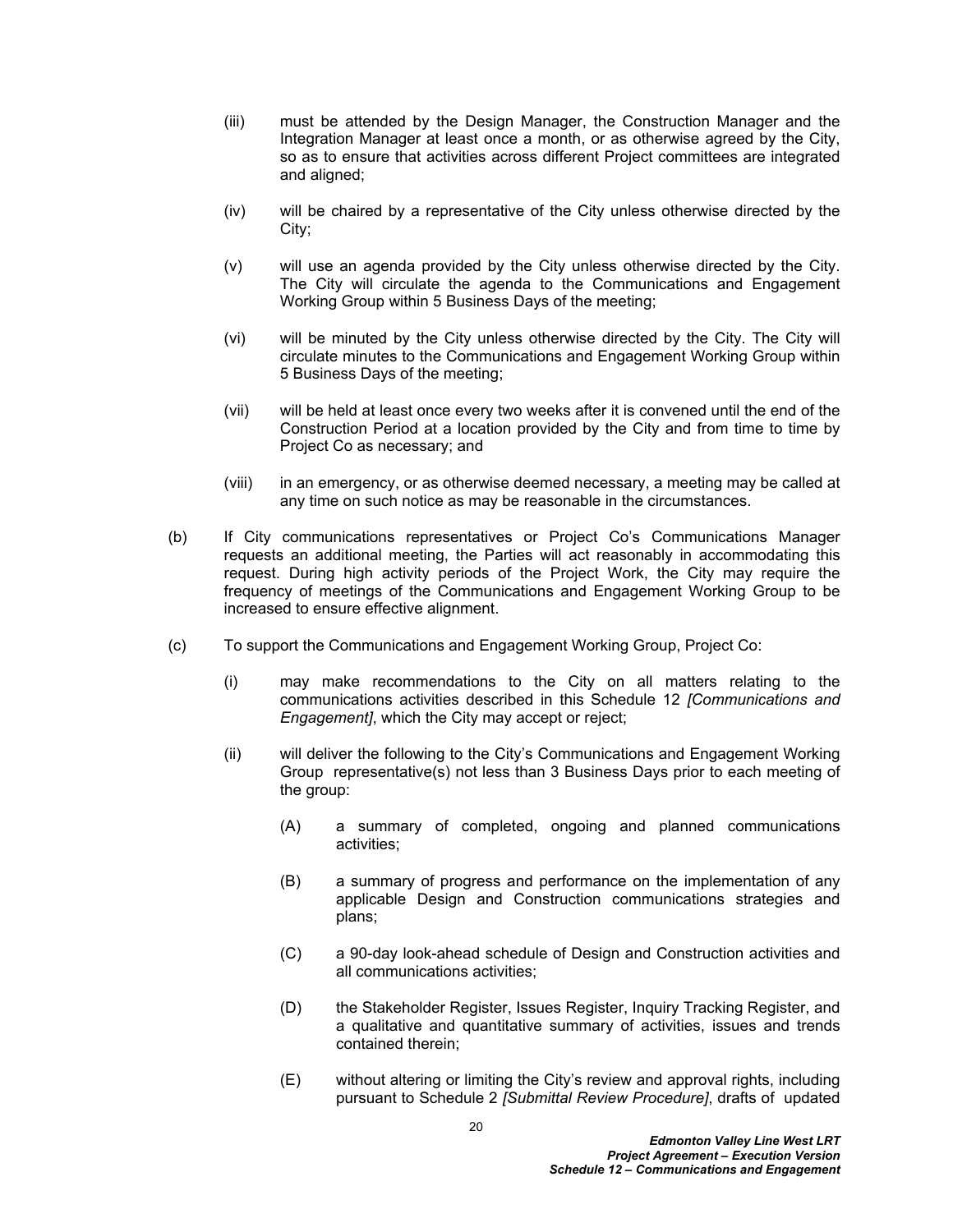Communications strategies and plans, if any, for consideration, discussion and comment by the group; and

- (F) other plans, strategies, materials, evaluations or reports for consideration, discussion and comment by the Communications and Engagement Working Group, as reasonably requested by the City or Project Co.
- (iii) in circumstances where a meeting is convened with less than 5 Business Days' notice, Project Co will not be required to deliver the foregoing materials in respect of such meeting.

### <span id="page-22-0"></span>**ARTICLE 5 DELIVERABLES**

#### <span id="page-22-1"></span>**5.1 Deliverables**

Project Co's deliverables to the City in respect of the communication and engagement activities and the obligations described in this Schedule 12 *[Communications and Engagement]* include the following:

- (a) an Overall Communications Strategy that explains Project Co's overall strategic approach to meeting its obligations in this Schedule 12 *[Communications and Engagement]* for the Construction Period which will include at least the following elements:
	- (i) a description of the strategic imperative for the development of the strategy;
	- (ii) situational and background analysis for the strategy, including strategic alignment with the City, strategic foresight, SWOT (strengths, weaknesses, opportunities, threats) and communications risk analysis;
	- (iii) identification and brief description of key Project activities and milestones for the Construction Period;
	- (iv) a comprehensive narrative describing the overall strategic approach to executing this Schedule 12 *[Communications and Engagement]* for the Construction Period, including Project Co's strategic positioning and how it will align this approach with the City;
	- (v) an organizational chart and a comprehensive narrative of Project Co's Communications Team, their roles and responsibilities, how they will work together, and how they will effectively integrate with Project Co leadership and technical teams in order to meet the obligations in this Schedule 12 *[Communications and Engagement]* for the Construction Period;
	- (vi) goal(s) for the Construction Period;
	- (vii) identification and segmentation of the internal (City) and external audiences;
	- (viii) message platform and key messages for the Construction Period, segmented by audience;
	- (ix) objectives for the Construction Period that are specific, measurable, attainable, realistic and time-specific;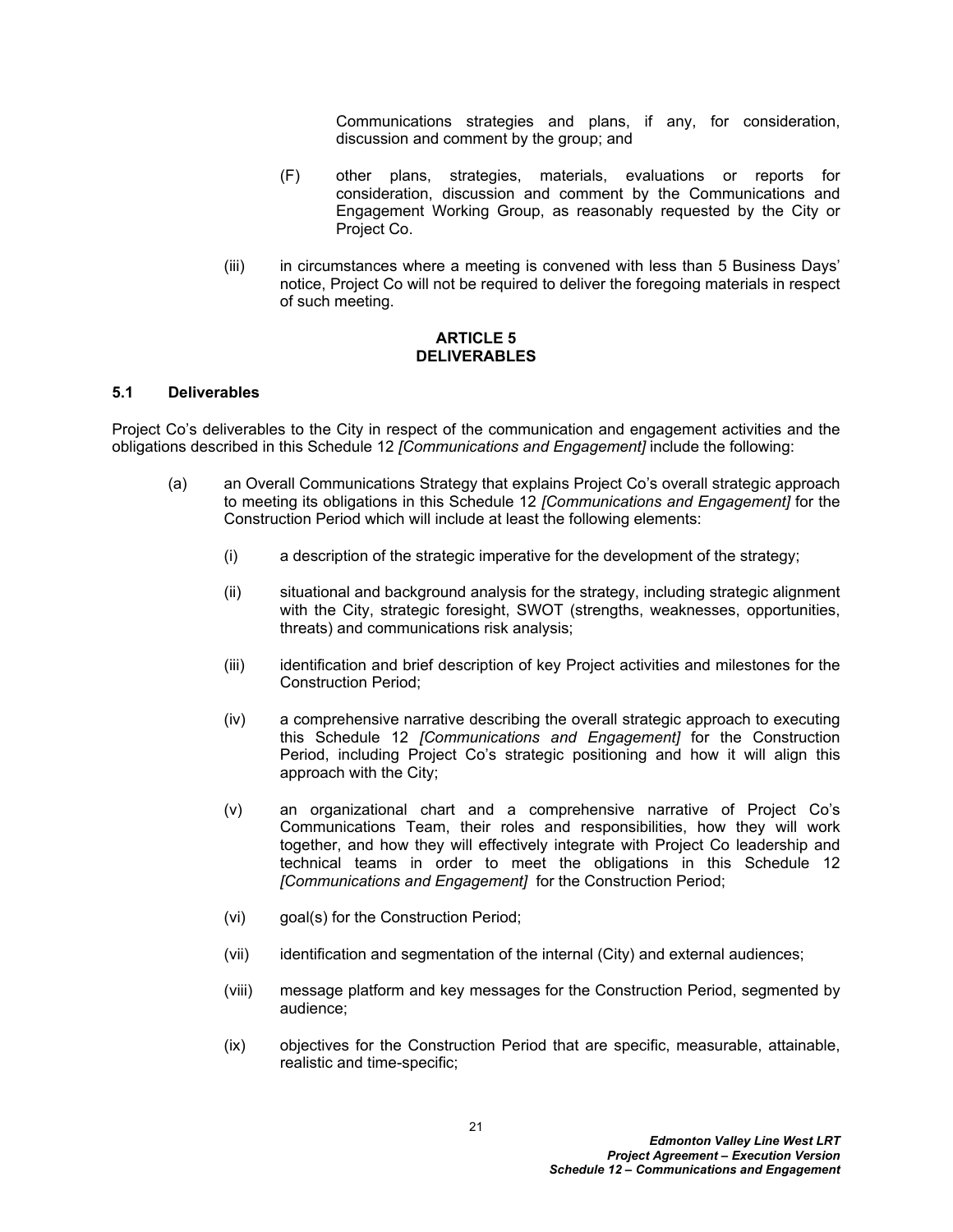- (x) identification of communications tools and tactics to be used for the Construction Period, with a narrative that explains, how, why and when they will be used; and
- (xi) methods for evaluating the effectiveness of the strategy that include quantitative and qualitative research, and are tied to the plan's goal(s) and objectives;

Project Co will provide a draft of the first Overall Communications Strategy to the City no later than 40 Business Days after the Effective Date with a final version of the strategy submitted no later than 60 Business Days after the Effective Date. Project Co will submit updated versions of this strategy to the City annually, at a minimum, in response to developments with its communications and engagement activities, the Project and in Edmonton.

- (b) an Annual Design & Construction Communications Plan, that focuses on key activities for the year and that details Project Co's strategic approach to meeting its obligations in this Schedule 12 *[Communications and Engagement]* each year. The plan shall be developed using the City's current template for such plan, which will include at least the following elements:
	- (i) a description of the strategic imperative for the development of the plan;
	- (ii) situational and background analysis, including SWOT (strengths, weaknesses, opportunities, threats) and communications risk analysis;
	- (iii) description of the plan's strategic alignment with the Overall Communications Strategy and any other related plans or strategies;
	- (iv) a comprehensive narrative describing Project Co's strategic approach;
	- $(v)$  identification of the goal $(s)$ ;
	- (vi) identification and segmentation of external and internal (City) audiences who will have an interest in or be impacted by design and construction activities;
	- (vii) the message platform and key messages, segmented by audiences;
	- (viii) objectives that are specific, measurable, attainable, realistic and time-specific;
	- (ix) a work plan, including identification of communications tools and tactics, associated timelines for implementation; and personnel responsible for the implementation of the work plan; and
	- (x) methods for evaluating the effectiveness of the plan that include quantitative and qualitative research, and are tied to the plan's goal(s) and objectives.

Project Co will provide a draft of the first Annual Design & Construction Communications Plan to the City no later than 60 Business Days after the Effective Date, with a final version of the first plan submitted no later than 100 Business Days after the Effective Date. Project Co will submit updated versions of the plan to the City annually, at a minimum.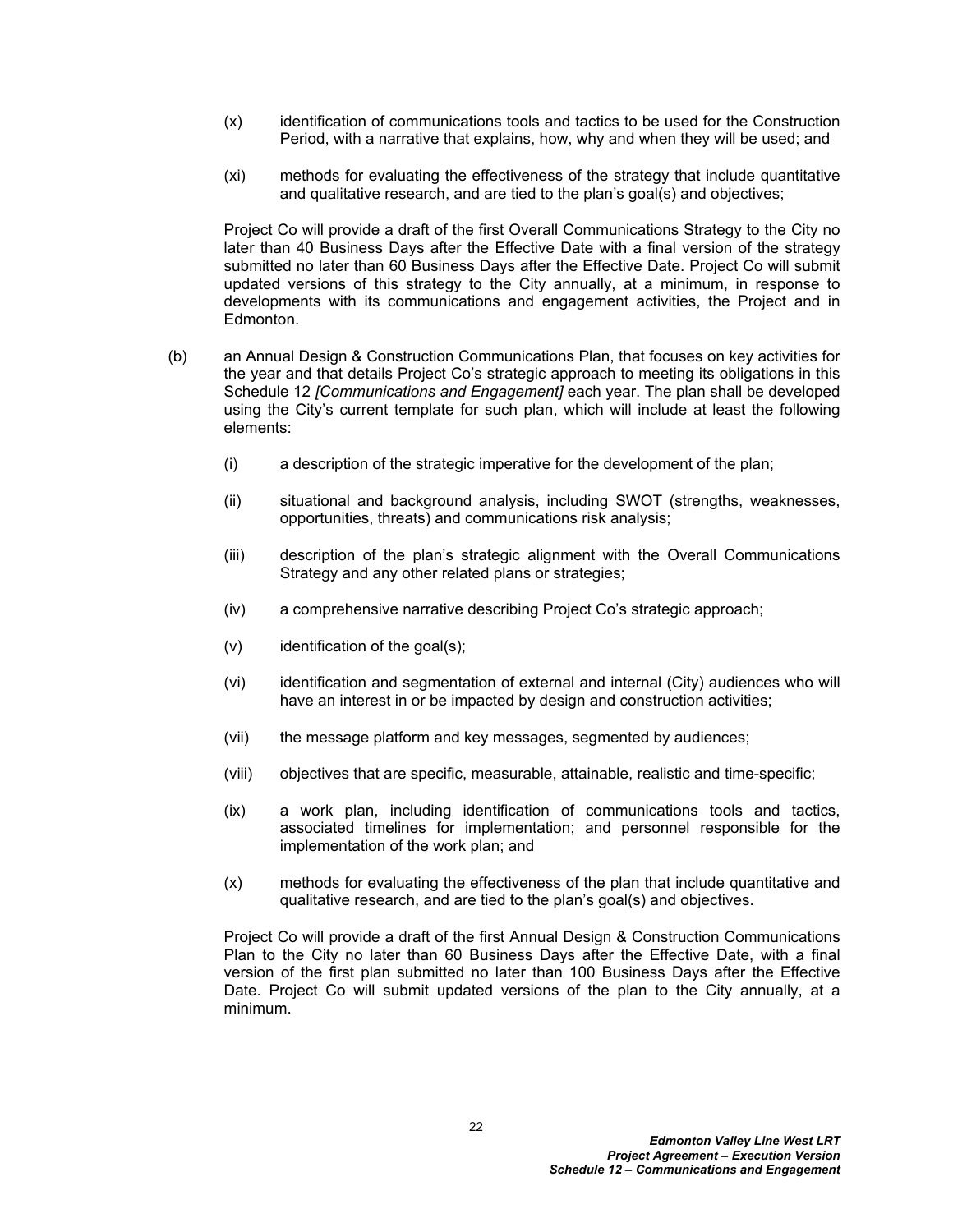- (c) other communications plans for specific Project issues or needs related to design and construction, as appropriate, which will include at least the same elements and use the same template as the Annual Design & Construction Communications Plan. Project Co will develop communications plans to support the following anticipated issues and needs:
	- (i) effective communications with major Stakeholders including: West Edmonton Mall and its businesses, staff and patrons; the Misericordia Hospital and its staff, patients and visitors; MacEwan University and its staff, students and other users; and NorQuest College and its staff, students and other users;
	- (ii) effective communications with festivals and events, and their vendors, volunteers, staff, patrons and other users;
	- (iii) major Construction activities with impacts that involve the full closure of a bridge, roadway or other major impact to existing Infrastructure and/or that have a duration of 20 Business Days or more, unless otherwise directed by the City;
	- (iv) tree and vegetation impacts in Glenora, including the development of a detailed map depicting trees that are anticipated for removal or preservation;
	- (v) construction vibrations;
	- (vi) access closures;
	- (vii) testing and commissioning; and
	- (viii) Utility relocations.

Project Co will submit these plans in compliance with the notification requirements outlined in Section 3.2 (d) of this Schedule 12 [*Communications and Engagement*] when applicable. Otherwise, Project Co will provide a draft plan and submit a final plan to the City, with a draft plan to be delivered 30 Business Days prior to the start of any Project activity supported by the plan and a final plan to be delivered 20 Business Days prior to the start of any Project activity supported by the plan, unless otherwise agreed to by the City.

- (d) Project Co will be expected to develop and implement further communications plans throughout the Construction Period in response to emerging issues or needs as they relate to day-to-day Design and Construction, which will include at least the same elements and use the same template as the Annual Design & Construction Communications Plan. These emerging issues or needs can be identified through the Overall Communications Strategy, Annual Design & Construction Communications Plan, the Issues Register, by Project Co or by the City.
- (e) a Social Media Strategy for the Construction Period which will include at minimum the following elements:
	- (i) a description of the strategic imperative for the development of the strategy;
	- (ii) a situational and background analysis, including SWOT (strengths, weaknesses, opportunities and threats) and communications risk analysis;
	- (iii) a comprehensive narrative of Project Co's strategic approach to social media, including best practices for each of its social media channels; how graphics, images, videos and other non-text elements will be incorporated; a rationale for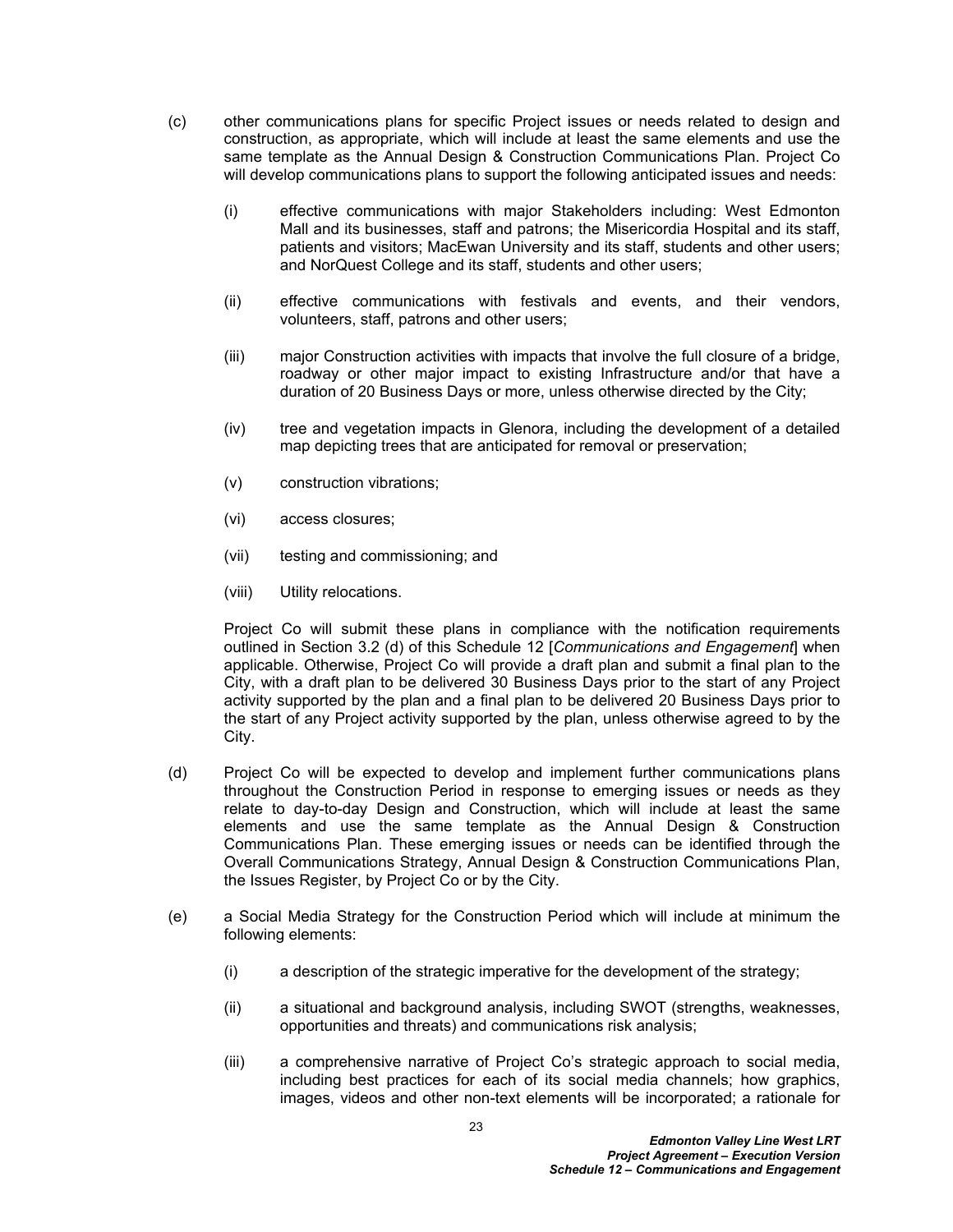Project's Co's tone and voice on those channels; and a description of how this strategy will integrate with the Overall Communications Strategy, Annual Design & Construction Communications Plans and any other applicable plans;

- $(iv)$  identification of the goal $(s)$ ;
- (v) a message platform and key messages to support proactive posts and responses to common questions and concerns from Stakeholders;
- (vi) identification and segmentation of audiences and how they will be targeted and leveraged on social media;
- (vii) 12-month content calendar which broadly maps out Project Co's strategic approach to social media across the year based on Project progress, schedules, milestones and activities. The calendar should also identify annual themes, observances, holidays and other relevant content opportunities;
- (viii) objectives that are specific, measurable, attainable realistic and time-specific; and
- (ix) methods for evaluating and measuring the effectiveness of the strategy and engagement on Project Co's social media channels.

Project Co will provide a draft of the first Social Media Strategy to the City no later than 80 Business Days after the Effective Date, with a final version of the strategy submitted no later than 100 Business Days after the Effective Date. Project Co will submit updated versions of the strategy to the City annually, at a minimum. Project Co will also submit updated versions of the 12-month content calendar quarterly to the City, with a more detailed description of social media activities for the next three months.

- (f) social media plans for proactive posts, submitted using current City templates.
- (g) a message platform, key messages and Q&A document, submitted to the City no later than 80 Business Days after the Effective Date, to support Project Co and City communications activities for the purposes of this Schedule 12 *[Communications and Engagement]*, and ensure consistency, effective alignment and integration between the Parties. The document will draw from plans and strategies in this Schedule 12 *[Communications and Engagement]*, and be updated regularly based on Stakeholder inquiries, concerns or issues, or other emerging needs. The document will be submitted for City review at minimum quarterly and Project Co will submit updated versions of the plan to the City annually, at a minimum.
- (h) a Stakeholder Relations Strategy for the Construction Period which shall include the following elements:
	- (i) a description of the strategic imperative for the development of the strategy*;*
	- (ii) a situational and background analysis, including SWOT (strengths, weaknesses, opportunities and threats) and communications risk analysis;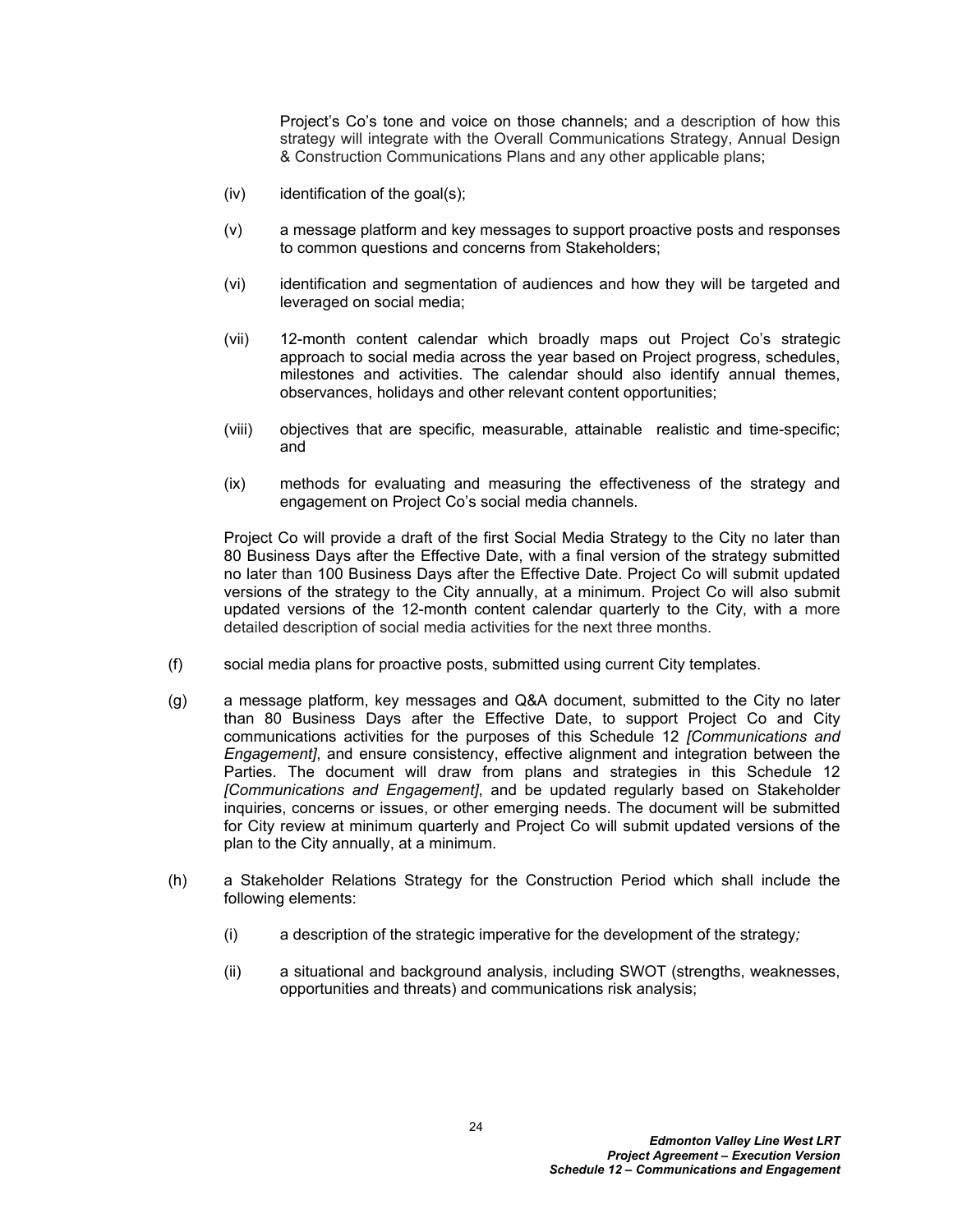- (iii) a strategic approach to Project Co's Stakeholder relations program which explains how Project Co will effectively build and maintain positive and productive relationships with Stakeholders. The approach should provide a comprehensive narrative that, at minimum:
	- (A) recommends Stakeholder relations tools and tactics to be used for the Construction Period and explain why, how and when they'll be used;
	- (B) describes how this strategy will be integrated into the Overall Communications Strategy, Annual Communications Plans and any other applicable plans;
	- (C) describes how Project Co will anticipate and identify Stakeholder issues and alert the City to those issues;
	- (D) describes how Project Co with work with the City to respond to these issues and develop reasonable mitigation strategies; and
	- (E) proposes reasonable proactive mitigation strategies for any issues Project Co can anticipate;
- $(iv)$  identification of the goal $(s)$ ;
- (v) identification of objectives that are specific, measurable, attainable, realistic and time-specific;
- (vi) a 12-month work plan, to be updated and provided to the City at minimum quarterly, that outlines Project Co's Stakeholder relations activities for the year, including identification of tools and tactics, associated timelines for implementation, and personnel responsible for the implementation of the work plan; and
- (vii) methods for evaluating and measuring the effectiveness of the strategy that include quantitative and qualitative research, and are tied to the strategy's goal(s) and objectives.

Project Co will provide a draft of the first Stakeholder Relations Strategy to the City no later than 60 Business Days after the Effective Date, with a final version of the strategy submitted no later than 80 Business Days after the Effective Date. Project Co will submit updated versions of the plan to the City annually, at a minimum.

- (i) a Research and Evaluation Plan for the Construction Period to support the evaluation of the success and effectiveness of Communications Plans and Strategies which will include at least the following elements:
	- (i) a description of the strategic imperative for the development of the plan;
	- (ii) a description of all plans and strategies the Research and Evaluation Plan will support;
	- (iii) a comprehensive narrative that explains the strategic approach to research design and how data will be collected, analyzed and reported;
	- $(iv)$  identification of the goal $(s)$ ;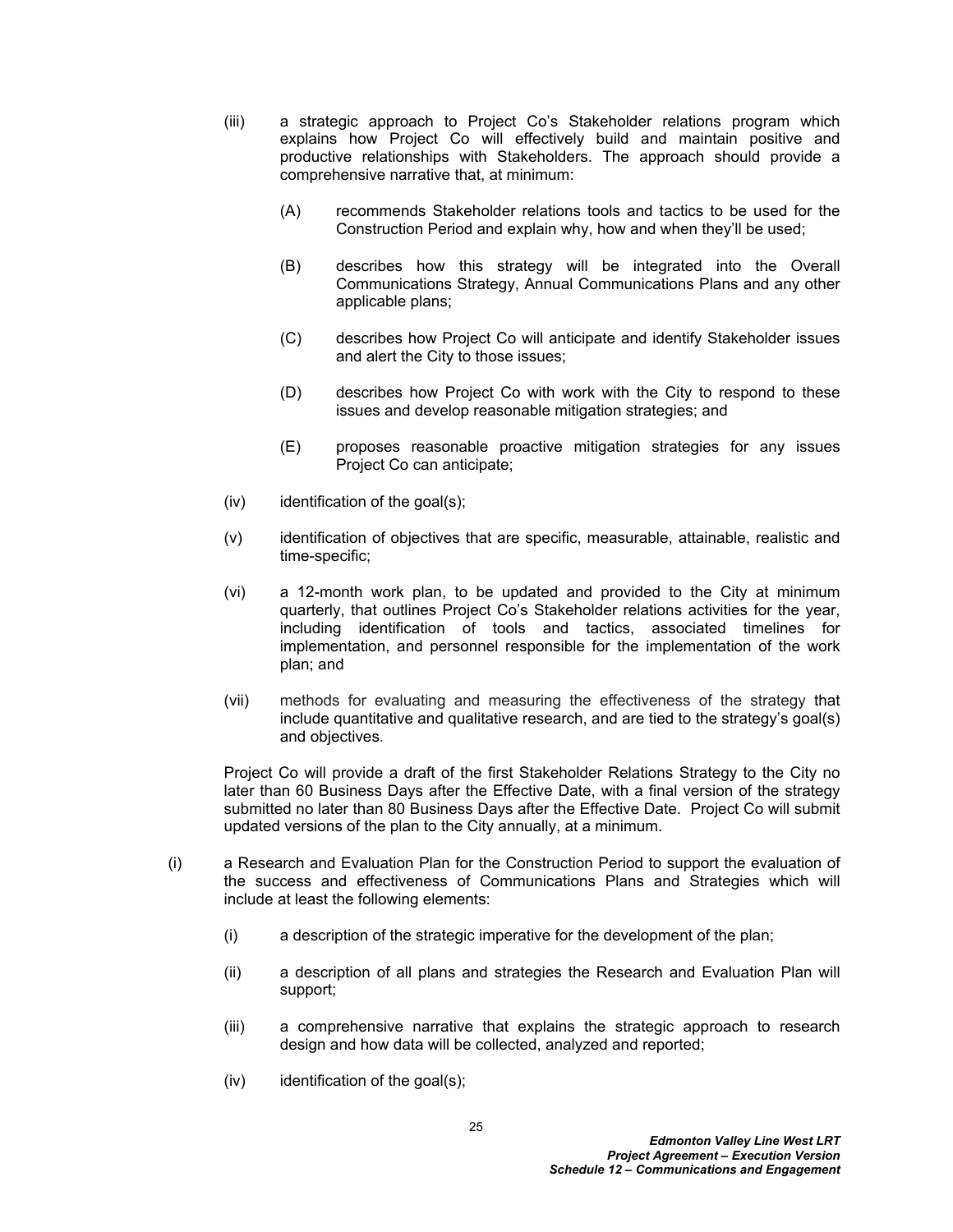- (v) objectives that are specific, measurable, attainable, realistic and time-specific;
- (vi) a workplan that identifies the research methods and tools Project Co will employ in implementing its research design and timelines for its use; and
- (vii) methods that are in alignment with current City of Edmonton research methods and practices.

Project Co will provide a draft of the first Research and Evaluation Plan to the City no later than 60 Business Days after the Effective Date, with a final version of the strategy to be submitted no later than 80 Business Days after the Effective Date.

- (j) a Stakeholder Register which will:
	- (i) at minimum, document the following details for each Stakeholder interaction: who was involved in the interaction, when the interaction took place, the method of interaction, what was discussed, and any outcomes or commitments that resulted from the interaction; and
	- (ii) be kept up-to-date and provided to the City on a bi-weekly basis through the Communications and Engagement Working Group and, otherwise, upon request.

The Stakeholder Register will be developed and implemented within 30 Business Days of the Effective Date and will be transferred to the City upon Construction Completion.

- (k) an Issues Register which will:
	- (i) at minimum, document the following details for each potential, emergent or ongoing issue: a description of the issue, who is involved, when it has or will emerge, mitigations and the status of those mitigations; and
	- (ii) be kept up-to-date and provided to the City on a bi-weekly basis through the Communications and Engagement Working Group and, otherwise, upon request.

The Issues Register will be developed and implemented within 20 Business Days of the Effective Date and will be transferred to the City upon Construction Completion.

- (l) an Inquiry Register which will:
	- (i) at minimum, document the following details for each inquiry received: the name of the Stakeholder, the date the inquiry was received, the method of communication, a description of the inquiry, who provided a response, when a response was provided, the response method, and copies of all written inquiry correspondence; and
	- (ii) be kept up-to-date and provided to the City on a bi-weekly basis through the Communications and Engagement Working Group and, otherwise, upon request.

The Inquiry Register will be developed and implemented within 30 Business Days of the Effective Date and will be transferred to the City upon Construction Completion.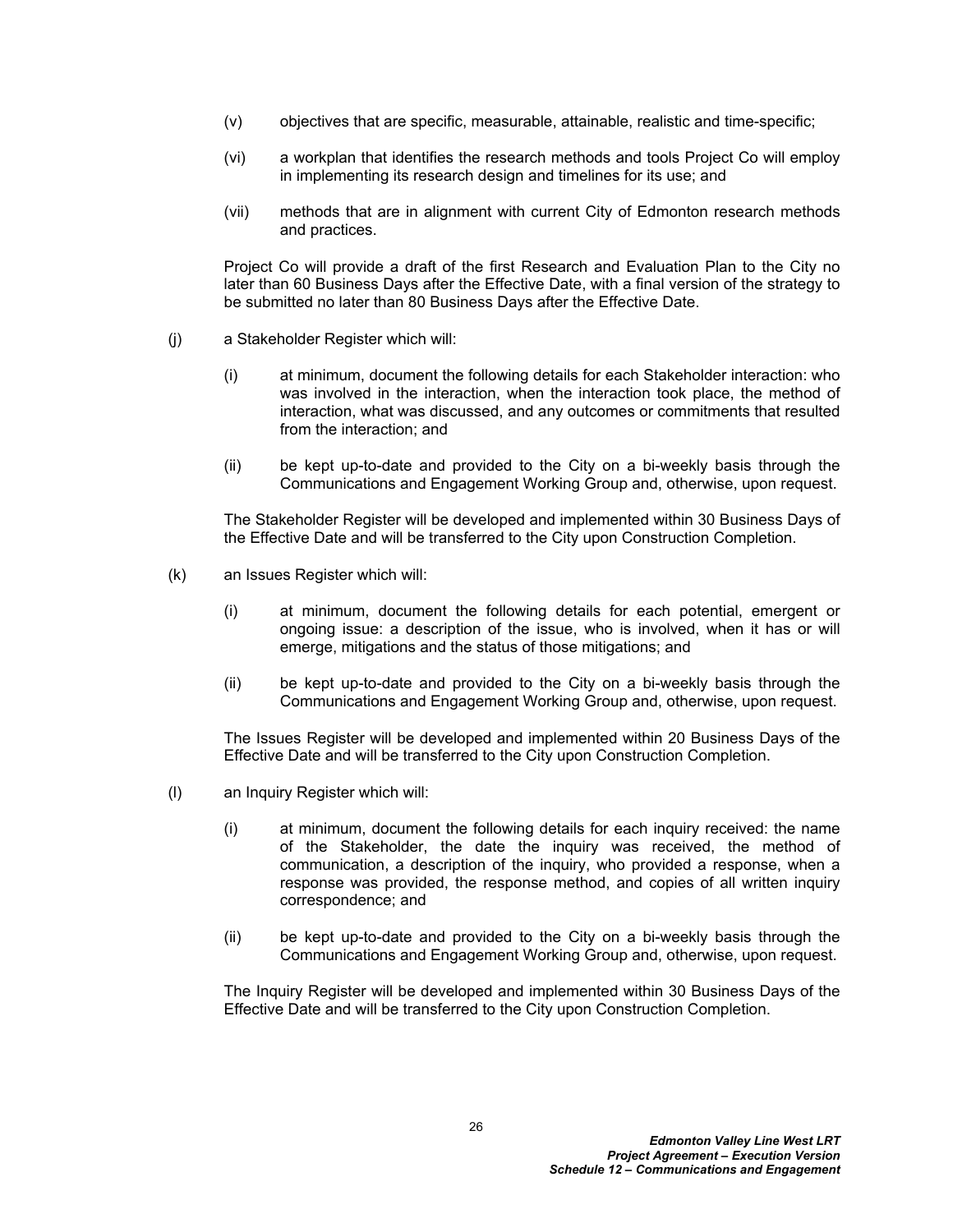- (m) a communications protocol, with input and direction from the City through the Communications Working Group, that describes how Project Co will meet its obligations described in Schedule 12 *[Communications and Engagement]*. The protocol will include, but is not limited to:
	- (i) roles and responsibilities matrix;
	- (ii) decision-making processes;
	- (iii) processes through which Project Co will effectively interface and integrate with the City to meet the requirements of this Schedule 12 *[Communications and Engagement]*; and
	- (iv) other requirements as required by the City.

The communications protocol will be submitted to the City pursuant to Schedule 2 *[Submittal Review Procedure]* no later than 60 Business Days after the Effective Date and an updated communications protocol will be submitted annually, at a minimum.

- (n) notwithstanding the requirements outlined elsewhere in this Schedule 12 *[Communications and Engagement]*, regular reporting during the Construction Period, including:
	- (i) quarterly summary and evaluation of Project Co's activities in support of this Schedule 12 *[Communications and Engagement]*;
	- (ii) quarterly look-ahead and work plan for Project Co's activities in support of this Schedule 12 *[Communications and Engagement]*;
	- (iii) quarterly summary and evaluation of issues related to day-to-day design and construction, including themes and proposed improvements to problem areas; and
	- (iv) summary and evaluation of research undertaken to support the ongoing evaluation of Project Co's communications activities, delivered annually, at a minimum.
- (o) a local site office, located along the alignment and easily accessible, for the purposes of holding scheduled meetings with Stakeholders;
- (p) a local contact phone number and email address for the purposes of receiving Stakeholder inquiries related to day-to-day Design and Construction matters, and which shall be included on appropriate Project Co communications and Stakeholder relations materials, to be established within 20 Business Days of the Effective Date;
- (q) social media channels, including Facebook, Instagram, Twitter, to be established no later than 60 Business Days of the Effective Date;
- (r) a mechanism or mechanisms for collecting subscribers in order to distribute day-to-day Design and Construction information via email and via SMS pushes to cellphones to be established no later than 60 Business Days of the Effective Date;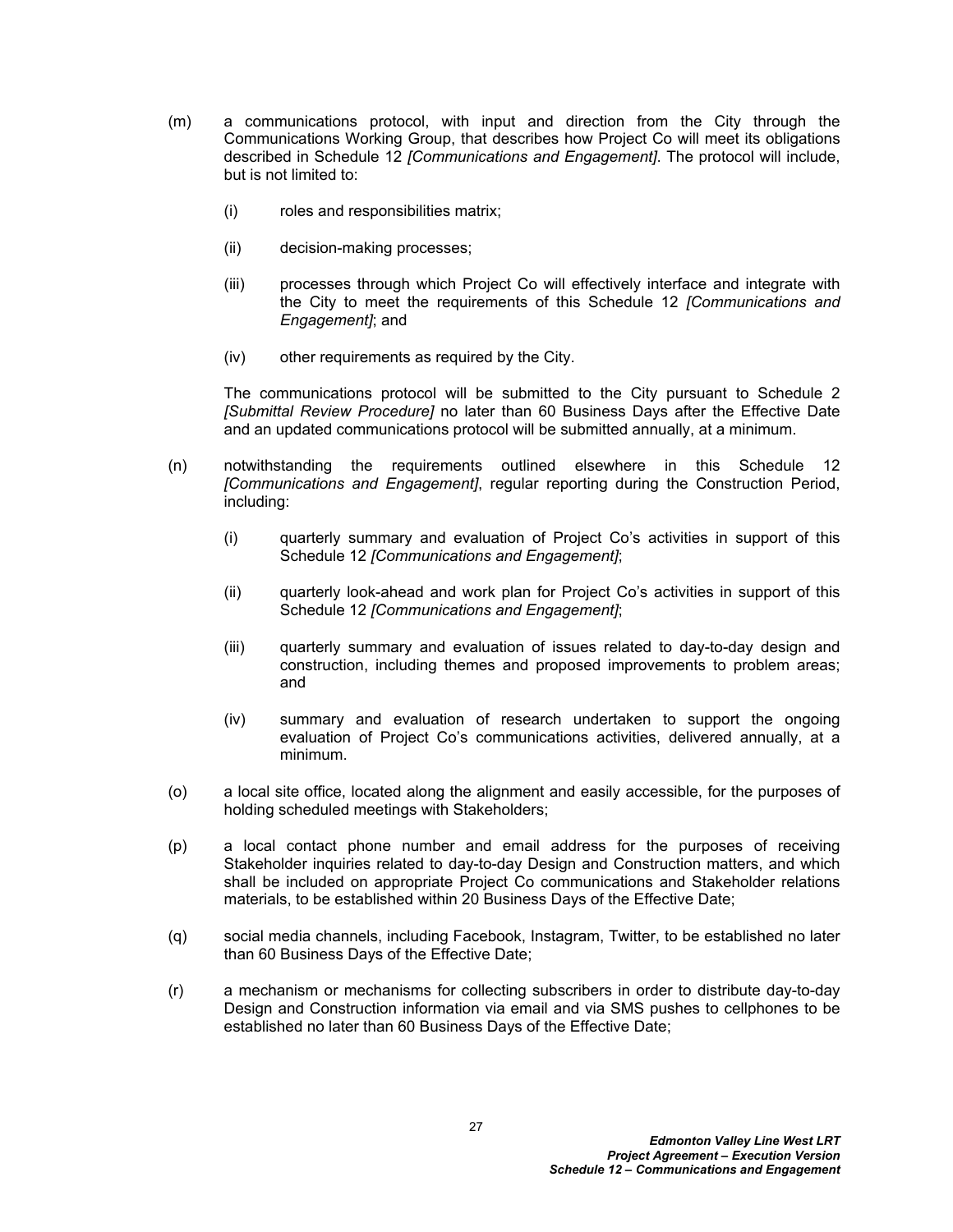- (s) communications collateral, to be submitted to the City, including but not limited to:
	- (i) construction bulletins, to be distributed across multiple channels to effectively communicate day-to-day Design and Construction activities and/or impacts;
	- (ii) paid print and digital advertisements and postcards to be mailed out to raise awareness of major construction disruptions or closures;
	- (iii) project mailouts to provide general Project information and provide updates about Design and Construction progress;
	- (iv) key message documents to support media relations activities;
	- (v) displays and information booths for use at community events or other pop-up style events; display boards for use during City-led Project information sessions;
	- (vi) fact sheets to explain Design and Construction progress and/or technical information; and
	- (vii) promotional merchandise to promote the overall Project.
- (t) updated artists' renderings that match or exceed the technical quality and visual fidelity of existing artists' renderings for the Project, no later than six months prior to the commencement of Construction of the Infrastructure in question. Project Co will provide renderings of the following:
	- (i) all stops and stations;
	- (ii) all bridges;
	- (iii) transit centres;
	- (iv) Traction Power Substations for each of the 5 different exteriors identified in the Design Guide, including the substations located near 124 Street, 132 Street and 156 Street;
	- (v) the Lewis Farms Storage Facility; and
	- (vi) the OMF expansion facility at Gerry Wright.
- (u) updated artists' renderings that match or exceed the technical quality and visual fidelity of existing artists' renderings for the Project, to be supplied within 60 Business Days of a significant Design change;
- (v) production of videos of no more than five minutes in edited length to be shared across all appropriate Project Co communications channels, and provided to the City for its own distribution, including:
	- (i) an annual Construction season look-ahead video, to be produced and provided to the City on April 1 of each calendar year, or on a date otherwise agreed to by the City;
	- (ii) an annual Construction season wrap-up video, to be produced and provided to the City on November 1 of each calendar year, or on a date otherwise agreed to by the City, and in any case, no later than the end of the calendar year;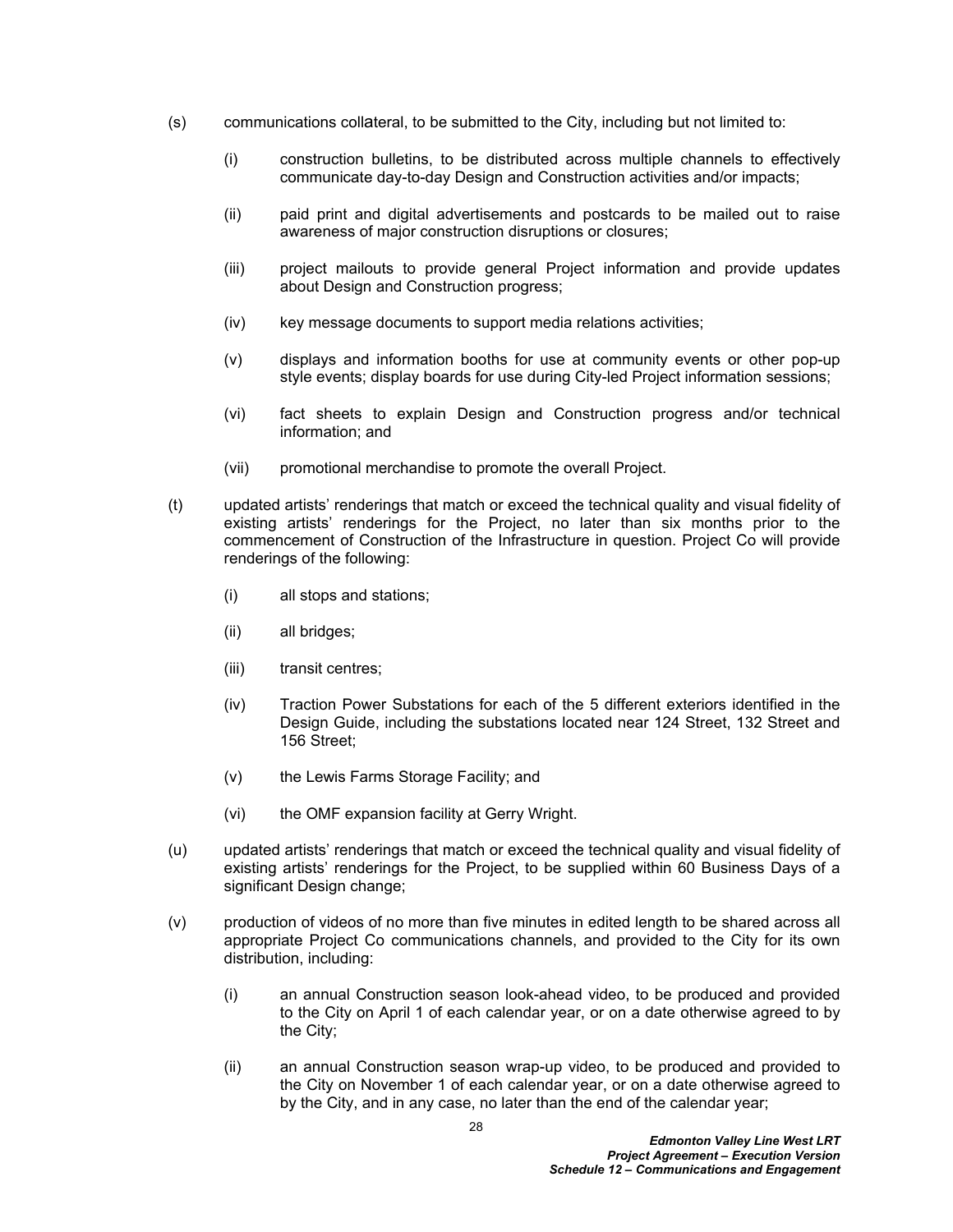- (iii) time-lapse videos of Construction (from start to finish) of the following major landmarks, to be provided to the City no later than 40 Business Days prior to Construction Completion or on a date otherwise agreed to by the City:
	- (A) Misericordia Station;
	- (B) West Edmonton Mall Station;
	- (C) Bridge over Anthony Henday Drive;
	- (D) Bridge over Groat Road; and
	- (E) Up to 5 other locations, as determined by the City;
- (iv) time-lapse videos of the following Construction milestones, to be provided to the City no later than 5 Business Days after completing the activity:
	- (A) the first girder lift for the elevated guideway
	- (B) the last girder lift for the elevated guideway; and
	- (C) up to 5 other Project milestones, as determined by the City;
- (v) videos that explain significant changes or closures to existing infrastructure, to be delivered to the City no later than 20 Business Days prior to the start of that change or closure or on a date otherwise agreed to by the City (up to 18 for the Construction Period), the timing of which will be directed by the City on reasonable notice to Project Co; and
- (vi) a video that explains the testing and commissioning process, to be produced and provided to the City 20 Business Days prior to the start of testing and commissioning, unless otherwise agreed to by the City.

Rough cuts of all videos produced for the purposes of this Schedule 12 [*Communications and Engagement]* will be submitted to the City 10 Business Days prior to the scheduled due date.

- (w) photographic documentation of Project activities, progress and milestones throughout the Construction Period, delivered to the City monthly, at a minimum, using professional photography services for the purposes of City communications activities. This documentation should be in addition to any requirements in Schedule 4. Photographs should capture:
	- (i) ongoing construction activities;
	- (ii) each major Construction site;
	- (iii) each major Project milestone; and
	- (iv) testing and commissioning.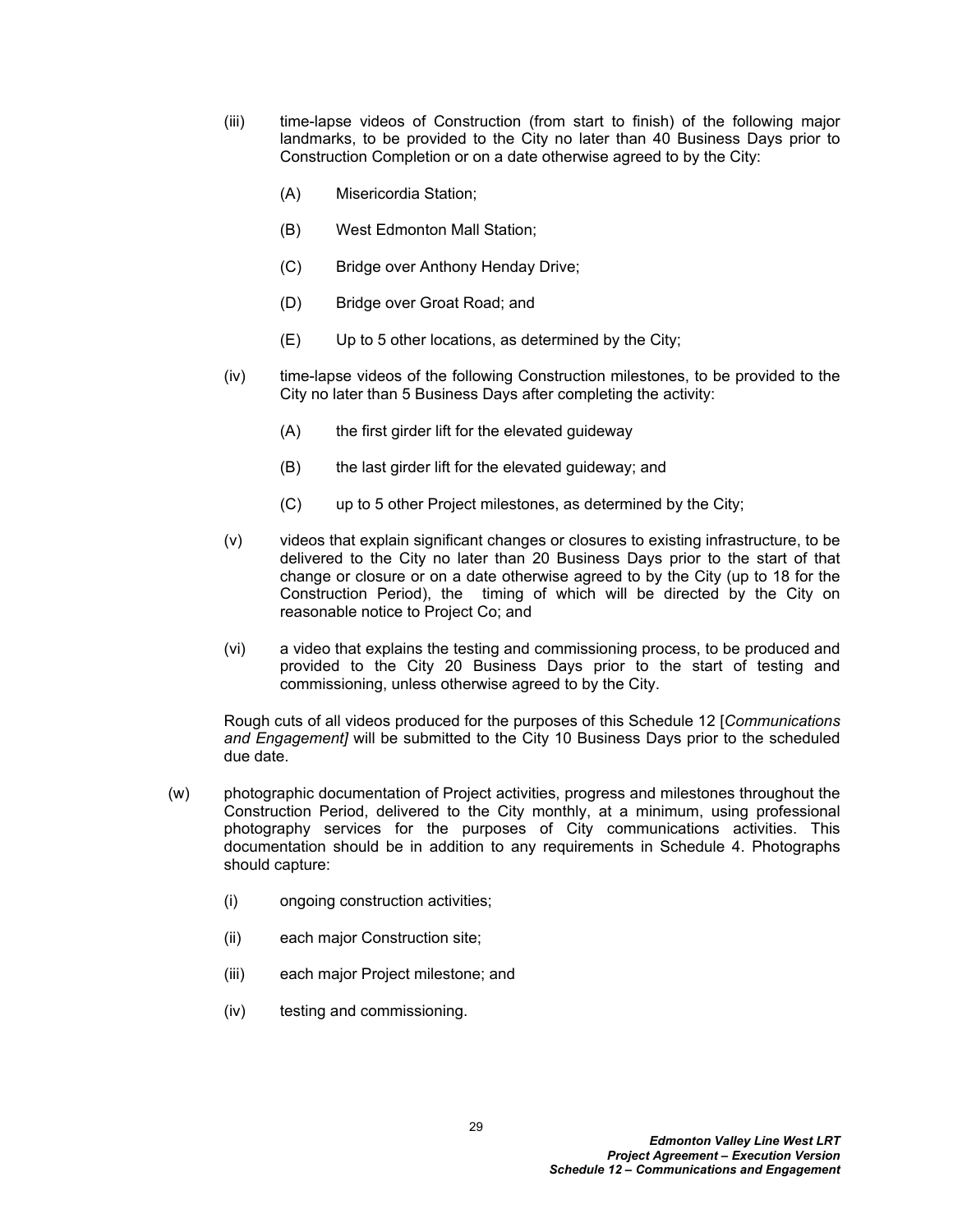- (x) upon request and/or upon Construction Completion:
	- (i) all final art, design and animation files shall be delivered to the City, including, but not limited to Adobe Creative Suite (e.g. Photoshop, InDesign, Illustrator, After Effects) or other graphics platforms;
	- (ii) all working and final video files shall be completed and delivered to the City when complete including
		- (A) all web-ready compressed HD/UHD Video files; and
		- (B) final production files including but not limited to Premiere, After Effects, Photoshop and Final Cut Pro shall be delivered to the City via hard drive or file share.
	- (iii) all edited and raw photography files shall be delivered to the City via hard drive or file share;
	- (iv) all photo and video files shall be tagged with the shoot name and other relevant content keywords specific to each image for stock management system; and
	- (v) releases shall have been obtained for all photo and video files, as appropriate, and executed releases shall be delivered to the City.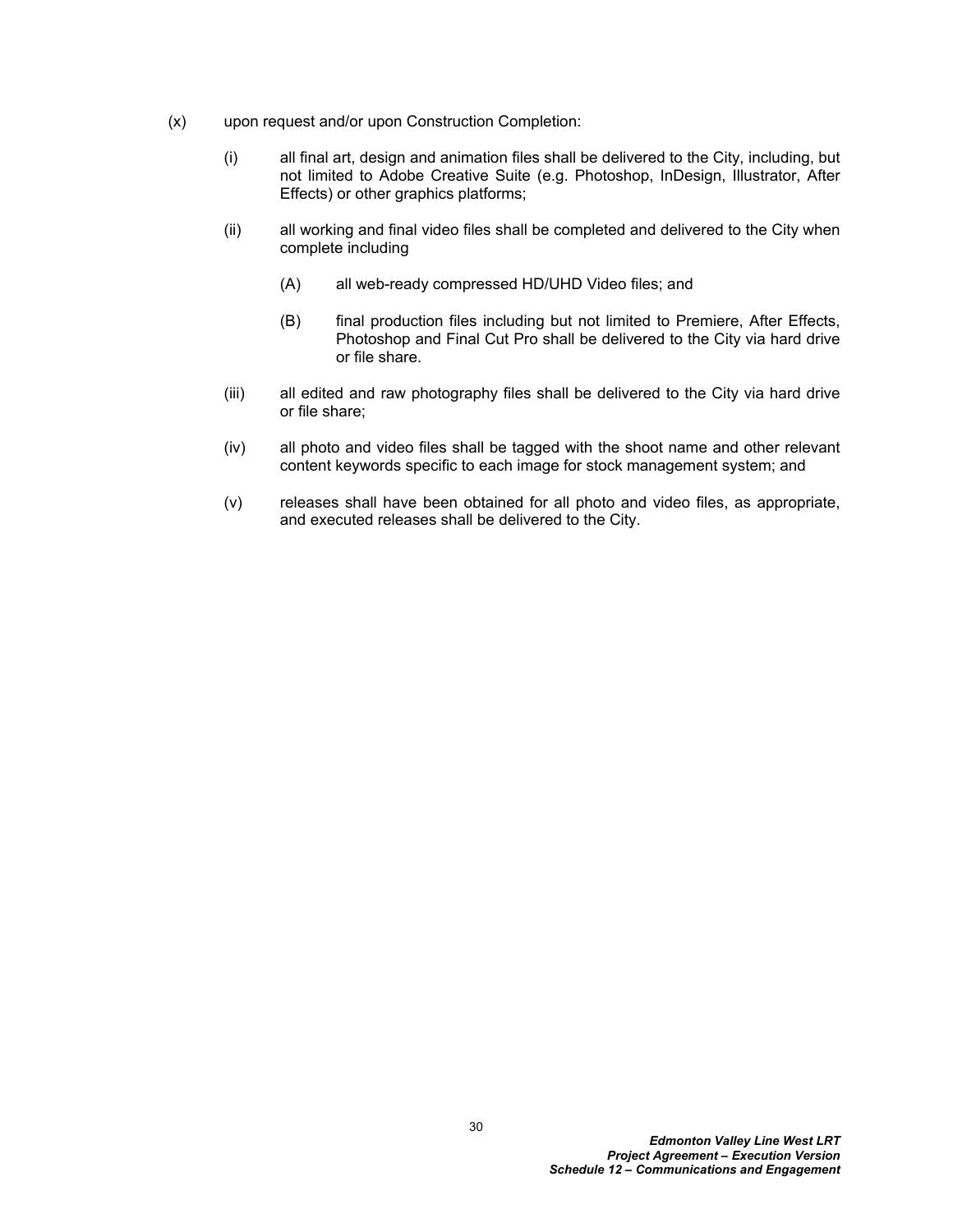## <span id="page-32-0"></span>**Appendix 12A: Indigenous Engagement: Stakeholders**

- (a) Treaty 6 Nations
	- (i) Alexander First Nation
	- (ii) Alexis Nakota Sioux Nation
	- (iii) Beaver Lake Cree Nation
	- (iv) Cold Lake First Nations
	- (v) Enoch Cree Nation
	- (vi) Ermineskin Cree Nation
	- (vii) Frog Lake First Nation
	- (viii) Heart Lake First Nation
	- (ix) Kehewin Cree Nation
	- (x) Louis Bull Tribe
	- (xi) Montana First Nation
	- (xii) O'Chiese First Nation
	- (xiii) Onion Lake Cree Nation
	- (xiv) Paul First Nation
	- (xv) Saddle Lake Cree Nation
	- (xvi) Samson Cree Nation
	- (xvii) Sunchild First Nation
	- (xviii) Whitefish (Goodfish) Lake First Nations
- (b) Treaty 7 Nations
	- (i) Blood Tribe (Kainai Nation)
	- (ii) Piikani Nation
	- (iii) Siksika Nation
	- (iv) TsuuT'ina Nation
- (c) Treaty 8 Nations
	- (i) Horse Lake First Nation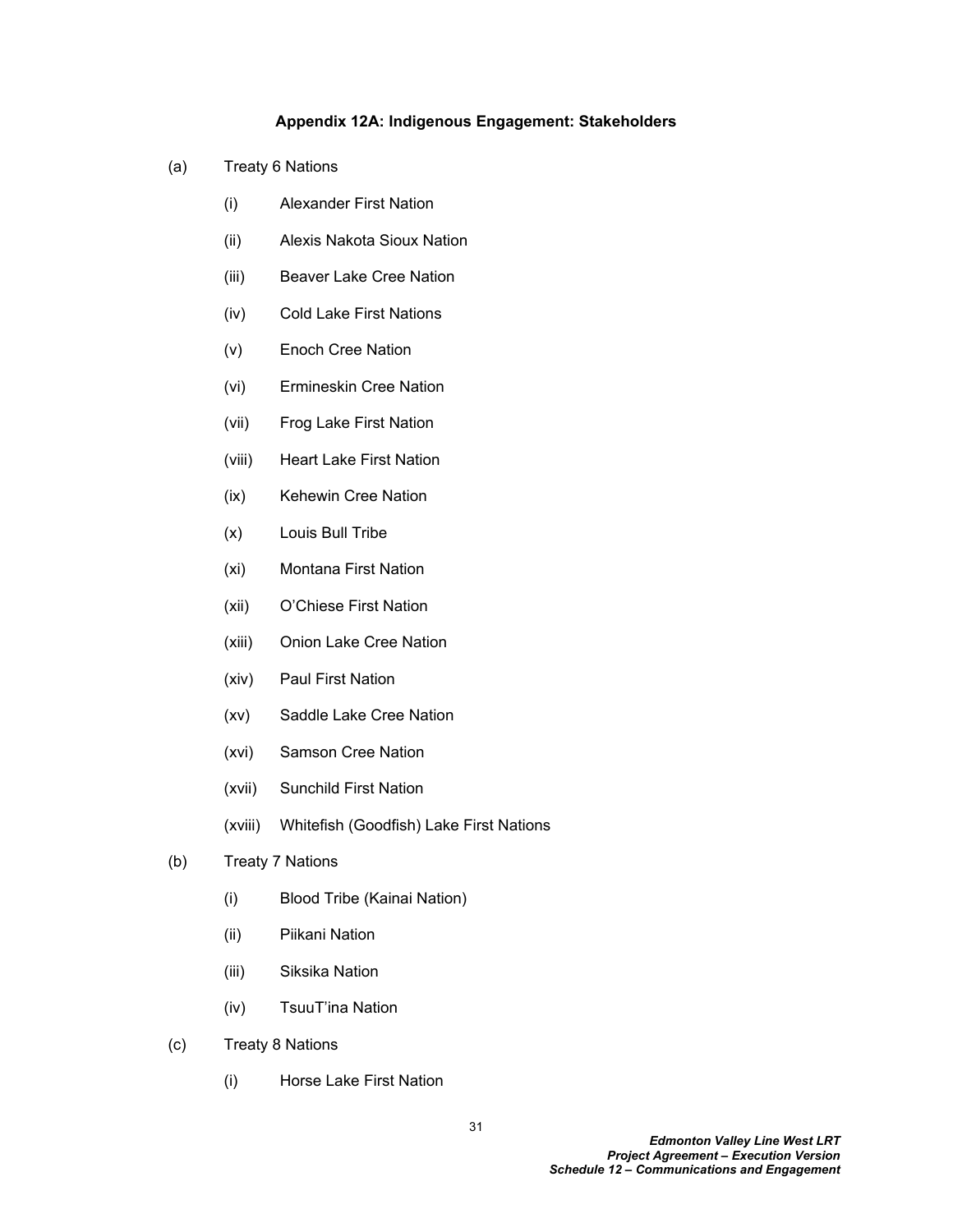- (d) Métis Nation Region 2 & 4
	- (i) Métis Nation of Alberta Region 2
	- (ii) Métis Nation of Alberta Region 4
- (e) Local First Nations Organizations
	- (i) Michel First Nation
	- (ii) Papaschase Cree Nation Society
- (f) Partner Organizations
	- (i) Confederacy of Treaty Six First Nations
	- (ii) Métis Nation of Alberta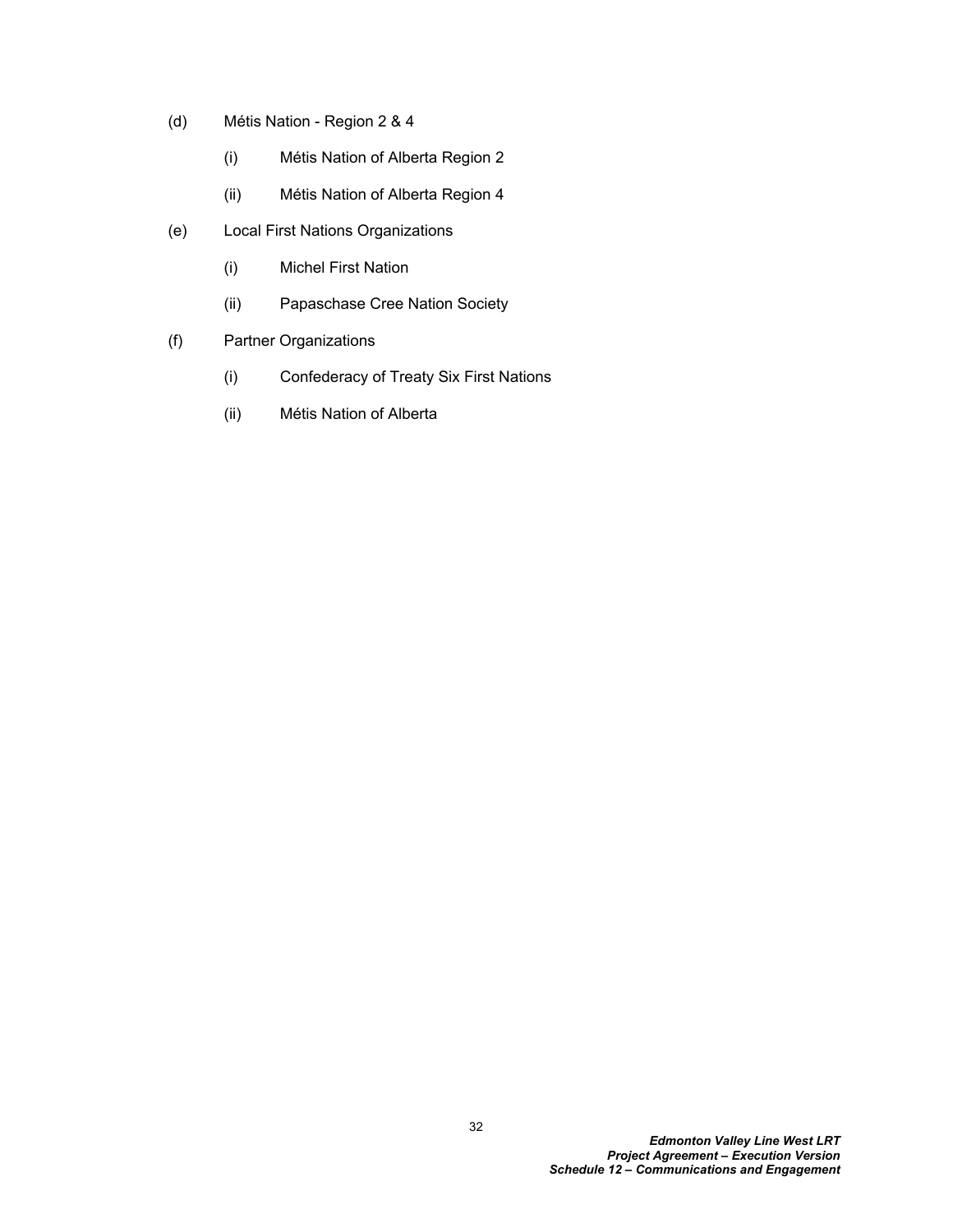### <span id="page-34-0"></span>**Appendix 12B: Stakeholders**

The following persons are "Stakeholders" for the purposes of the Agreement, however it is expected that Project Co will further validate and add to this list for the duration of the project:

- (a) Residents of Edmonton
- (b) Current and future users of the Edmonton Transit Service (ETS) Network;
- (c) Drivers, pedestrians, cyclists and users of active transportation modes;
- (d) Landowners, business owners and residents along the Valley Line West corridor;
- (e) Medical, educational and other public institutions;
- (f) Mainstream news media and citizen journalists;
- (g) Indigenous Peoples;
- (h) Emergency Services;
- (i) City staff, City Council and advisory boards;
- (j) Other Governmental Authorities;
- (k) Festivals and events;
- (l) Special interest groups;
- (m) Citizen Working Groups;
- (n) Developers;
- (o) Other projects in the proximity; and
- (p) Others, as identified by the City at any time.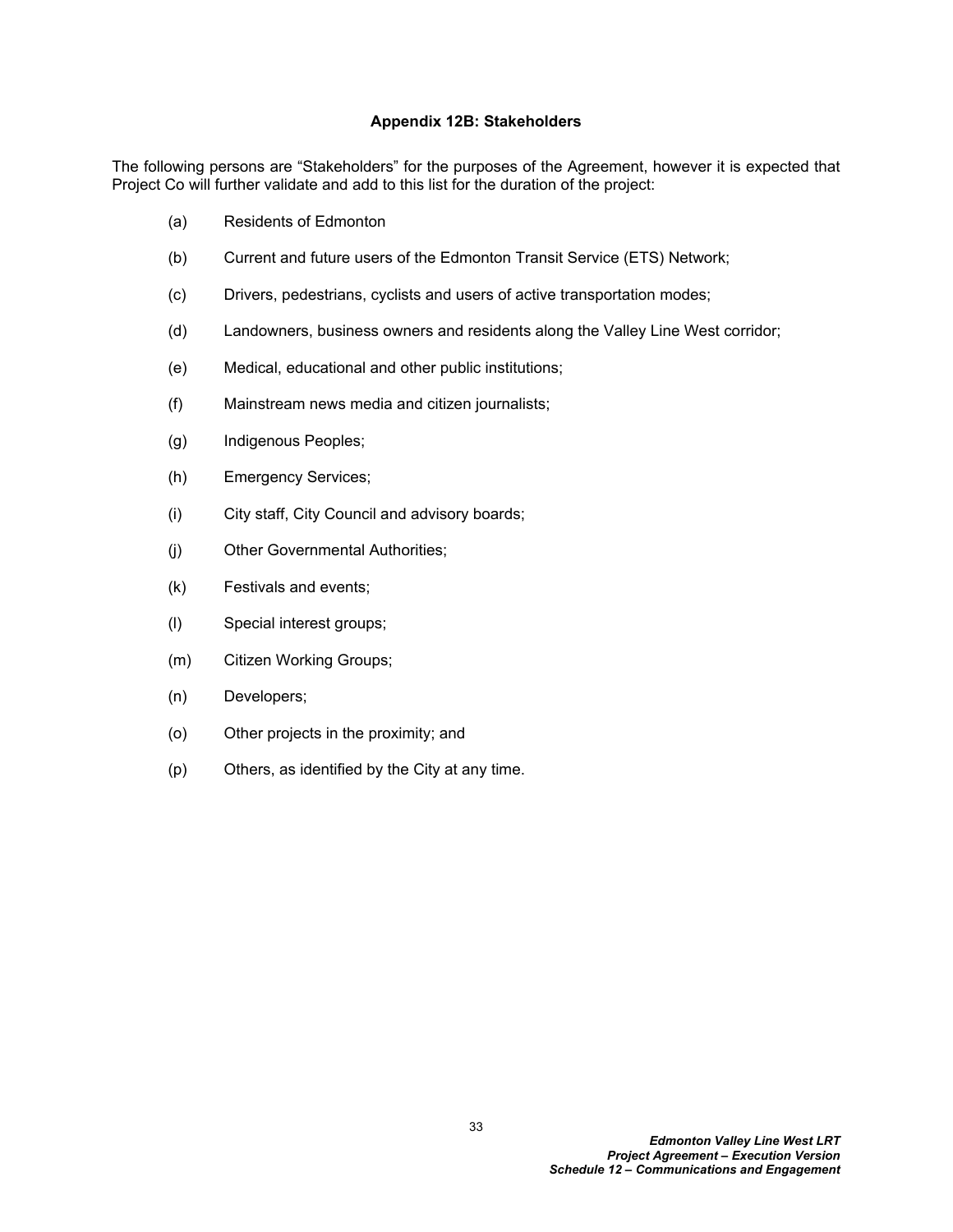#### <span id="page-35-0"></span>**Appendix 12C: Research Requirements**

Project Co will adhere to the following requirements and best practices for research, unless otherwise agreed to by the City:

- (a) Telephone survey
	- a. The City requires a sample of at least 400 residents of Edmonton.
	- b. Telephone sampling will have a minimum split of 50% cellphone and 50% landline. The City would prefer to attain a 60% cellphone and 40% landline mix, in order to account for the lack of general population representation from landline only sampling.
	- c. Phone questionnaires should be at least 15 minutes long and include 2 open ended questions.
	- d. The City is also open to Project Co suggestions regarding telephone sampling and experience given current trends and low telephone response rates.
	- e. To ensure the sample collected accurately represents the population of Edmonton, the following demographic breakdowns are proposed:
		- i. Gender identity proportions based on the latest census data
		- ii. Proportions based on the City quadrant. These breakdowns will be based on FSA (Forward Sortation Area) and the Project Co is free to recommend refinement.
		- iii. Age distribution (18-34, 35-54, 55+) as per the latest census.
		- iv. The City understands an exact match will not be possible to obtain. Gender identity proportions based on the latest census data
- (b) Online Panel survey (Project Co Panel)
	- a. The City would require a similar sampling method that was noted in the telephone survey section and the same number of completed surveys (n=400).
	- b. Surveys should be at least 15 minutes long.
- (c) City of Edmonton Insight Community (owned and administered by the City, data set cleansed and analysed by the Project Co). The City will program all surveys and send to the Edmonton Insight Community members.
	- a. Surveys should be at least 15 minutes long and would have approximately 2,000 respondents.
	- b. The City will provide the successful Project Co with data in csv, excel or spss as required;
	- c. Project Co will test the programmed survey to ensure data quality and survey function.